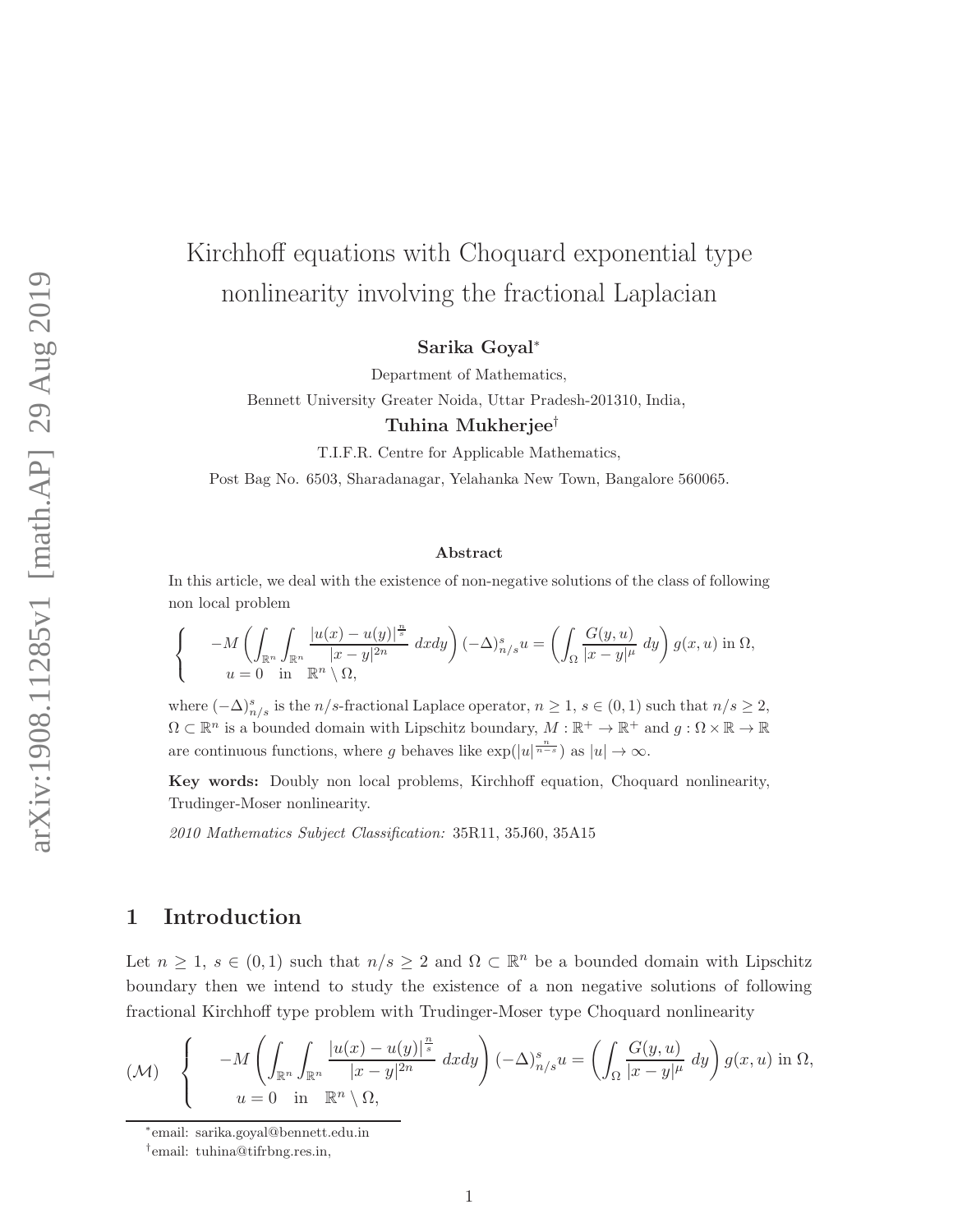where  $(-\Delta)^s_{n/s}$  is the n/s-fractional Laplace operator which, up to a normalizing constant, is defined as

$$
(-\Delta)^s_{n/s}u(x)=2\lim_{\epsilon\to 0^+}\int_{\mathbb{R}^n\backslash B_\epsilon(x)}\frac{|u(x)-u(y)|^{\frac{n}{s}-2}(u(x)-u(y))}{|x-y|^{2n}}dy,\quad x\in\mathbb{R}^n,\;u\in C_0^\infty(\mathbb{R}^n).
$$

The functions  $M : \mathbb{R}^+ \to \mathbb{R}^+$  and  $g : \Omega \times \mathbb{R} \to \mathbb{R}$  are continuous satisfying some appropriate conditions which will be stated later on.

Our problem  $(M)$  is basically driven by the Hardy-Littlewood-Sobolev inequality and the Trudinger-Moser inequality. Let us first recall the following well known Hardy-Littlewood-Sobolev inequality [Theorem 4.3, p.106] [13].

**Proposition 1.1** (Hardy-Littlewood-Sobolev inequality) Let t,  $r > 1$  and  $0 < \mu < n$ with  $1/t + \mu/n + 1/r = 2$ ,  $g \in L^t(\mathbb{R}^n)$  and  $h \in L^r(\mathbb{R}^n)$ . Then there exists a sharp constant  $C(t, n, \mu, r)$ , independent of g, h such that

$$
\int_{\mathbb{R}^n} \int_{\mathbb{R}^n} \frac{g(x)h(y)}{|x - y|^{\mu}} dx dy \le C(t, n, \mu, r) \|g\|_{L^t(\mathbb{R}^n)} \|h\|_{L^r(\mathbb{R}^n)}.
$$
\n(1.1)

.

If  $t = r = \frac{2n}{2n-\mu}$  then

$$
C(t, n, \mu, r) = C(n, \mu) = \pi^{\frac{\mu}{2}} \frac{\Gamma(\frac{n}{2} - \frac{\mu}{2})}{\Gamma(n - \frac{\mu}{2})} \left\{ \frac{\Gamma(\frac{n}{2})}{\Gamma(n)} \right\}^{-1 + \frac{\mu}{n}}
$$

In this case there is equality in (1.1) if and only if  $q \equiv (constant)h$  and

$$
h(x) = A(\gamma^2 + |x - a|^2)^{\frac{-(2n - \mu)}{2}}
$$

for some  $A \in \mathbb{C}$ ,  $0 \neq \gamma \in \mathbb{R}$  and  $a \in \mathbb{R}^n$ .

The study of Choquard equations originates from the work of S. Pekar [19] and P. Choquard [12] where they used elliptic equations with Hardy-Littlewood-Sobolev type nonlinearity to describe the quantum theory of a polaron at rest and to model an electron trapped in its own hole in the Hartree-Fock theory, respectively. For more details on the application of Choquard equations, we refer [17]. On the other hand, the boundary value problems involving Kirchhoff equations arise in several physical and biological systems. These type of non-local problems were initially observed by Kirchhoff in 1883 in the study of string or membrane vibrations to describe the transversal oscillations of a stretched string, particularly, taking into account the subsequent change in string length caused by oscillations.

Lü  $[14]$  in 2015 studied the following Kirchhoff problem with Choquard nonlinearity

$$
- \left( a + b \int_{\mathbb{R}^3} |\nabla u|^2 \, dx \right) \Delta u + (1 + \mu g(x)) u = (|x|^{-\alpha} * |u|^p) u|^{p-2} u \text{ in } \mathbb{R}^3
$$

for  $a > 0$ ,  $b \ge 0$ ,  $\alpha \in (0, 3)$ ,  $p \in (2, 6 - \alpha)$ ,  $\mu > 0$  is a parameter and g is a nonnegative continuous potential with some growth assumptions. He proved the existence of solution to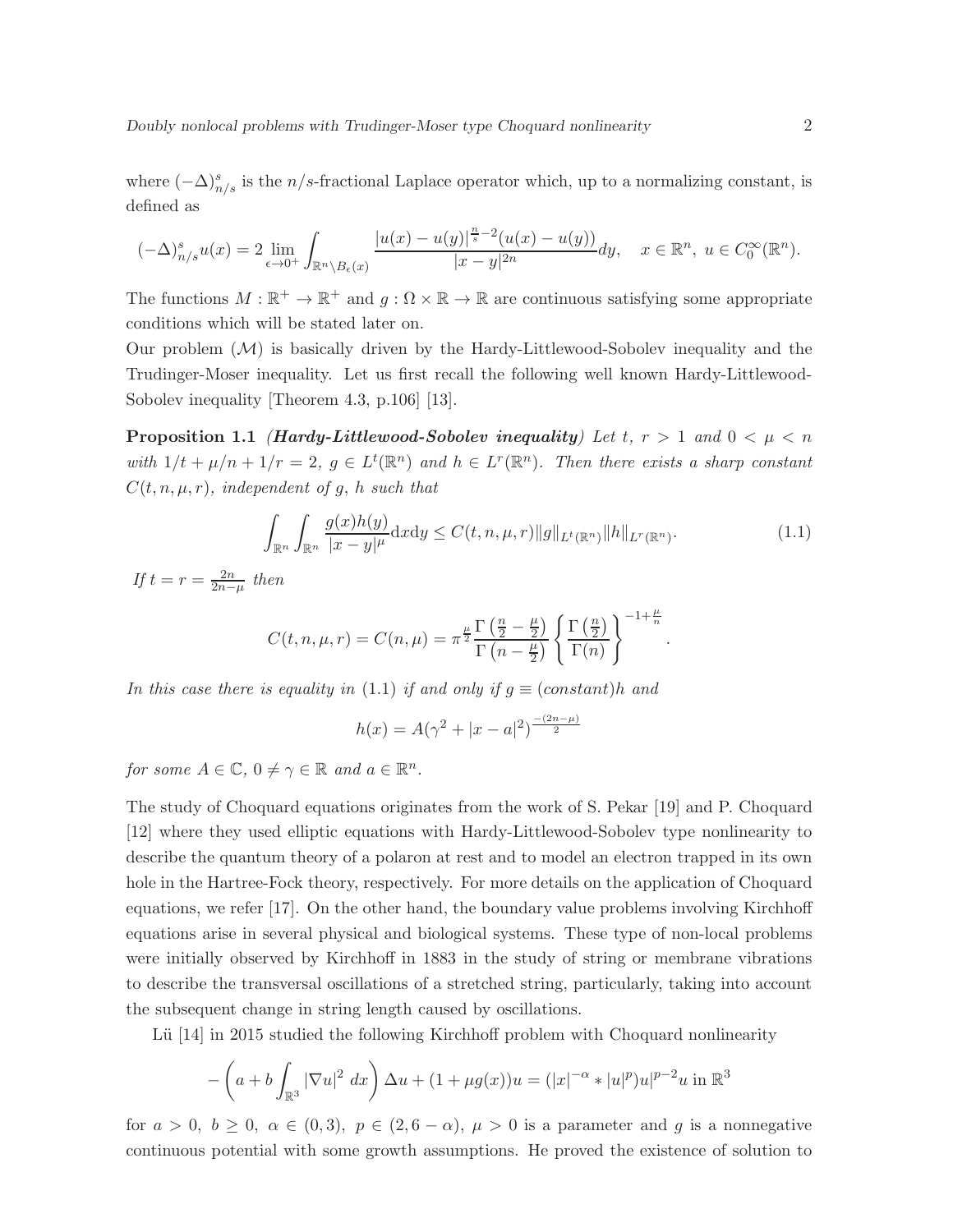the above problem for  $\mu$  sufficiently large and also showed their concentration behavior when  $\mu$  approaches  $+\infty$ . In [11], authors discuss the existence and concentration of sign-changing solutions to a class of Kirchhoff-type systems with Hartree-type nonlinearity in  $\mathbb{R}^3$  by the minimization argument on the sign-changing Nehari manifold and a quantitative deformation lemma. In the nonlocal case that is problems involving the fractional Laplace operator, Kirchhoff problem with Choquard nonlinearity has been studied by Pucci et al. in [21] via variational techniques.

The study of elliptic equations involving nonlinearity with exponential growth are motivated by the following Trudinger-Moser inequality in [15], namely

**Theorem 1.2** let  $\Omega$  be a open bounded domain then we define  $\tilde{W}_0^{s,n/s}$  $\int_0^{s,n/s}$  ( $\Omega$ ) as the completion of  $C_c^{\infty}(\Omega)$  with respect to the norm  $||u||^{\frac{n}{s}} = \rho$ Rn Z Rn  $|u(x) - u(y)|^{\frac{n}{s}}$  $\frac{d(x,y)}{|x-y|^{2n}}$  dxdy. Then there exists a positive constant  $\alpha_{n,s}$  given by

$$
\alpha_{n,s} = \frac{n}{\omega_{n-1}} \left( \frac{\Gamma(\frac{n-s}{2})}{\Gamma(s/2) 2^s \pi^{n/2}} \right)^{-\frac{n}{n-s}},
$$

where  $\omega_{n-1}$  be the surface area of the unit sphere in  $\mathbb{R}^n$  and  $C_{n,s}$  depending only on n and s such that

$$
\sup_{u \in \tilde{W}_0^{s,n/s}(\Omega), \|u\| \le 1} \int_{\Omega} \exp\left(\alpha |u|^{\frac{n}{n-s}}\right) dx \le C_{n,s} |\Omega| \tag{1.2}
$$

for each  $\alpha \in [0, \alpha_{n,s}]$ . Moreover there exists a  $\alpha_{n,s}^* \ge \alpha_{n,s}$  such that the right hand side of (1.2) is  $+\infty$  for  $\alpha > \alpha_{n,s}^*$ .

It is proved in [18] (see Proposition 5.2) that

$$
\alpha_{n,s}^* = n \left( \frac{2(n\mathcal{W}_n)^2 \Gamma(\frac{n}{s} + 1)}{n!} \sum_{i=0}^{\infty} \frac{(n+i-1)!}{i!(n+2i)^{\frac{n}{s}}} \right)^{\frac{s}{n-s}},
$$

where  $\mathcal{W}_n = \frac{w_{n-1}}{n}$  $\frac{n-1}{n}$  is the volume of the unit sphere in  $\mathbb{R}^n$ . It is still unknown whether  $\alpha_{n,s}^* = \alpha_{n,s}$  or not.

The p-fractional Kirchhoff problems involving the Trudinger-Moser type nonlinearity has been recently addressed in  $[16, 23]$ . We also refer  $[6, 7]$  to the readers, in the linear case i.e. when  $p = 2$ . The Choquard equations with exponential type nonlinearities has been comparatively less attended. In this regard, we cite [1] where authors studied a singularly perturbed nonlocal Schrödinger equation via variational techniques. We also refer  $\lfloor 2 \rfloor$  for reference. On a similar note, there is no literature available on Kirchhoff problems involving the Choquard exponential nonlinearity except the very recent article [3] where authors studied the existence of positive solutions to the following problem

$$
-m\left(\int_{\Omega}|\nabla u|^n\ dx\right)\Delta_n u = \left(\int_{\Omega}\frac{F(y,u)}{|x-y|^{\mu}}dy\right)f(x,u),\ u>0\ \text{in}\ \Omega,\ u=0\ \text{in}\ \partial\Omega
$$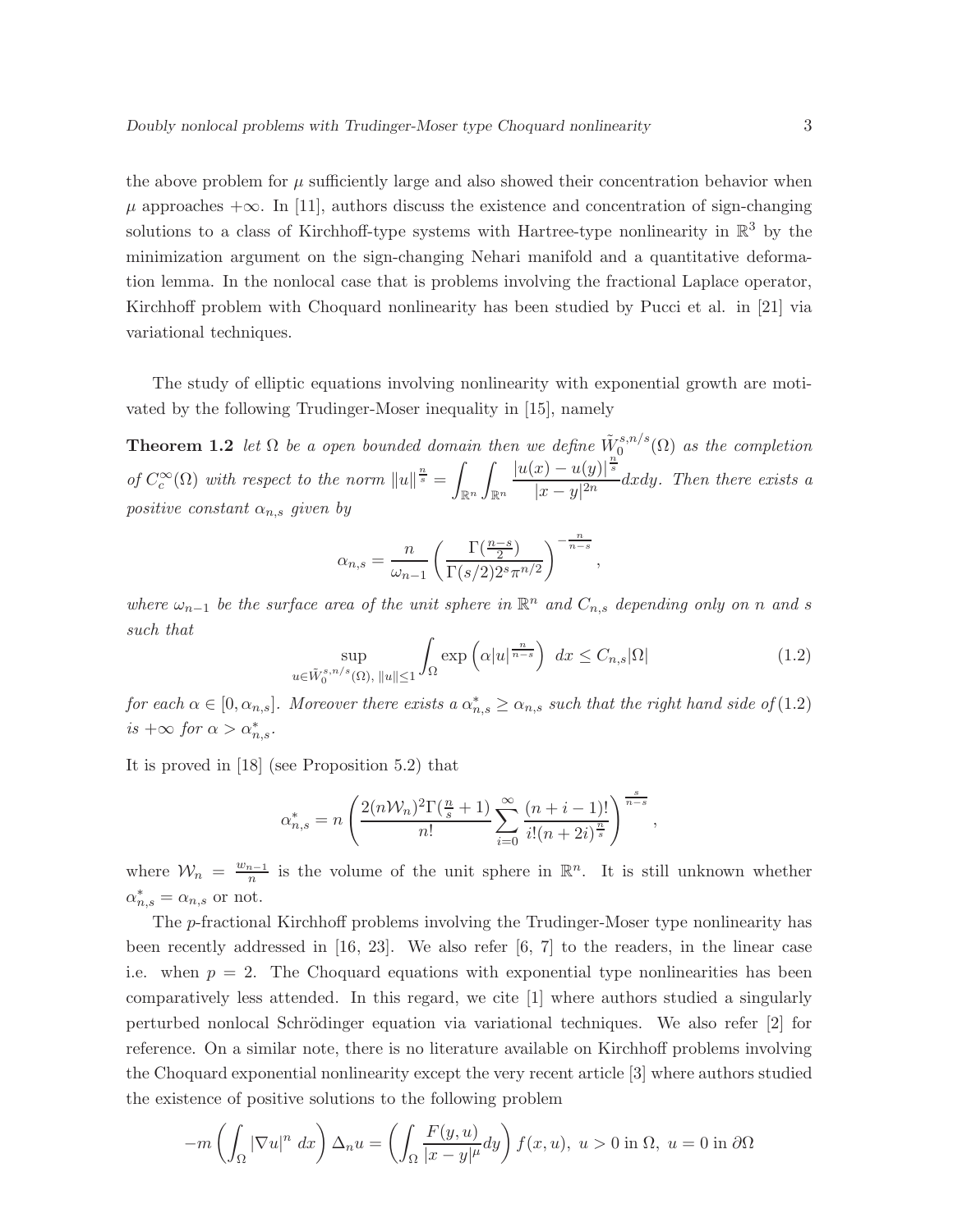where  $-\Delta_n = \nabla \cdot (\nabla u)^{n-2} \nabla u$ ,  $\mu \in (0, n)$ ,  $n \ge 2$ , m and f are continuous functions satisfying some additional assumptions, using the concentration compactness arguments. They also established multiplicity result corresponding to a perturbed problem via minimization over suitable subsets of Nehari manifold. Whereas in the p-fractional laplacian case, motivated by above research, our paper represents the first article to consider the Kirchhoff problem with Choquard exponential nonlinearity.

The problem of the type  $(M)$  are categorized under doubly nonlocal problems because of the presence of the term  $M\left(\frac{1}{2}\right)$  $\mathbb{R}^n$ Z Rn  $|u(x) - u(y)|^{\frac{n}{s}}$  $\frac{|x| - u(y)|^{\frac{n}{s}}}{|x - y|^{2n}} dx dy$  and  $\left(\int$ Ω  $G(y,u)$  $\frac{G(y,u)}{|x-y|^{\mu}} dy\bigg) g(x,u)$ which does not allow the problem  $(M)$  to be a pointwise identity. Additionally, we also deal with the degenerate case of Kirchhoff problem which is a new result even in the case of  $s = 1$ . This phenomenon arises mathematical difficulties which makes the study of such a class of problem interesting. Generally, the main difficulty encountered in Kirchhoff problems is the competition between the growths of  $M$  and  $g$ . Precisely, mere weak limit of a Palais Smale  $(PS)$  sequence is not enough to claim that it is a weak solution to  $(M)$  because of presence of the function M, which holds in the case of  $M \equiv 1$ . Next technical hardship emerge while proving convergence of the Choquard term with respect to (PS) sequence. We use delicate ideas in Lemma 3.4 and Lemma 3.5 to establish it. Following a variational approach, we prove that the corresponding energy functional to  $(M)$  satisfies the Mountain pass geometry and the Mountain pass critical level stays below a threshold (see Lemma 3.3) using the Moser type functions established by Parini and Ruf in [18]. Then we perform a convergence analysis of the Choquard term with respect to the (PS)-sequences in Lemma 3.4. This along with the higher integrability Lemma 2.5 benefited us to get the weak limit of  $(PS)$ -sequence as a weak solution of  $(M)$  leading to build the proof of our main result. The approach although may not be completely new but the problem is comprehensively afresh.

Our article is divided into 3 sections- Section 2 illustrates the functional set up to study  $(\mathcal{M})$  and contains the main result that we intend to establish. Section 3 contains the proof of our main result.

## 2 Functional Setting and Main result

Let us consider the usual fractional Sobolev space

$$
W^{s,p}(\Omega) := \left\{ u \in L^p(\Omega) ; \frac{(u(x) - u(y))}{|x - y|^{\frac{n}{p} + s}} \in L^p(\Omega \times \Omega) \right\}
$$

endowed with the norm

$$
||u||_{W^{s,p}(\Omega)} = ||u||_{L^p(\Omega)} + \left( \int_{\Omega} \int_{\Omega} \frac{|u(x) - u(y)|^p}{|x - y|^{n+ps}} dx dy \right)^{\frac{1}{p}}
$$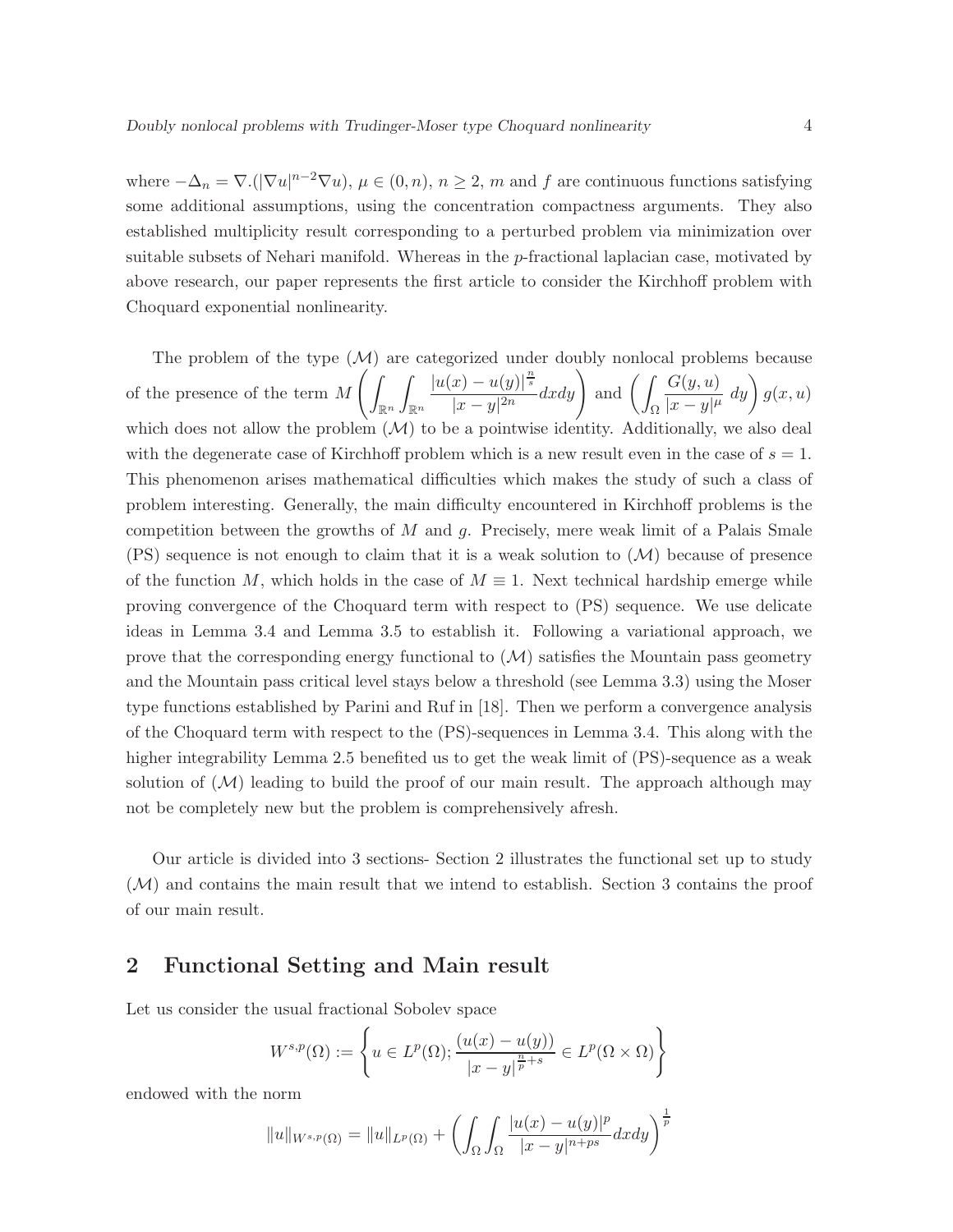where  $\Omega \subset \mathbb{R}^n$  is an open set. We denote  $W_0^{s,p}$  $C_c^{s,p}(\Omega)$  as the completion of the space  $C_c^{\infty}(\Omega)$  with respect to the norm  $\|\cdot\|_{W^{s,p}(\Omega)}$ . To study fractional Sobolev spaces in details we refer to [5]. Now we define

$$
X_0 = \{ u \in W^{s,n/s}(\mathbb{R}^n) : u = 0 \text{ in } \mathbb{R}^n \setminus \Omega \}
$$

with respect to the norm

$$
||u||_{X_0} = \left(\int_{\mathbb{R}^n} \int_{\mathbb{R}^n} \frac{|u(x) - u(y)|^{\frac{n}{s}}}{|x - y|^{2n}} dx dy\right)^{\frac{s}{n}} = \left(\int_Q \frac{|u(x) - u(y)|^{\frac{n}{s}}}{|x - y|^{2n}} dx dy\right)^{\frac{s}{n}},
$$

where  $Q = \mathbb{R}^{2n} \setminus (\mathcal{C}\Omega \times \mathcal{C}\Omega)$  and  $\mathcal{C}\Omega := \mathbb{R}^n \setminus \Omega$ . Then  $X_0$  is a reflexive Banach space and continuously embedded in  $W_0^{s,p}$  $L_0^{s,p}(\Omega)$ . Also  $X_0 \hookrightarrow \hookrightarrow L^q(\Omega)$  compactly for each  $q \in [1,\infty)$ . Note that the norm  $\|.\|_{X_0}$  involves the interaction between  $\Omega$  and  $\mathbb{R}^n \setminus \Omega$ . We denote  $\|.\|_{X_0}$  by  $\|.\|$  in future, for notational convenience. This type of functional setting was introduced by Servadei and Valdinoci for  $p = 2$  in [22] and for  $p \neq 2$  in [8].

Moreover, we define the space

$$
\widetilde{W}^{s,p}_0(\Omega) = \overline{C_0(\Omega)}^{\|\cdot\|_{W^{s,p}(\mathbb{R}^n)}}.
$$

The space  $\tilde{W}^{s,p}_0(\Omega)$  is equivalent to the completion of  $C_0^{\infty}(\Omega)$  with respect to the semi norm  $\int_{\mathbb{R}^n} \int_{\mathbb{R}^n} \frac{|u(x)-u(y)|^{\frac{n}{s}}}{|x-y|^{2n}}$  $\frac{(x)-a(y)}{(x-y)^{2n}}dx\,dy$  (see for example [[9], Remark 2.5]). If  $\partial\Omega$  is Lipschitz, then  $\tilde{W}_0^{s,p}(\Omega) = X_0$ , (see[[10], Proposition B.1]). The embedding  $W_0^{s,\frac{n}{s}}(\Omega) \ni u \longmapsto \exp(|u|^{\beta}) \in$  $L^1(\Omega)$  is compact for all  $\beta \in \left(1, \frac{n}{n-s}\right)$  and is continuous when  $\beta = \frac{n}{n-s}$ . We now state our assumptions on  $\hat{M}$  and g. The function  $M : \mathbb{R}^+ \to \mathbb{R}^+$  is a continuous

function which satisfies the following assumptions:

 $(M1)$  For all  $t, s \geq 0$ , it holds

$$
\hat{M}(t+s) \ge \hat{M}(t) + \hat{M}(s),
$$

where  $\hat{M}(t) = \int_0^t M(s)ds$ , the primitive of M.

- (M2) There exists a  $\gamma > 1$  such that  $t \mapsto \frac{M(t)}{t^{\gamma-1}}$  is non increasing for each  $t > 0$ .
- (M3) For each  $b > 0$ , there exists a  $\kappa := \kappa(b) > 0$  such that  $M(t) \geq \kappa$  whenever  $t \geq b$ .

The condition (M3) asserts that the function M has possibly a zero only when  $t = 0$ .

**Remark 2.1** From (M2), we can easily deduce that  $\gamma \hat{M}(t) - M(t)t$  is non decreasing for  $t > 0$  and

$$
\gamma \hat{M}(t) - M(t)t \ge 0 \quad \forall \ t \ge 0. \tag{2.1}
$$

We also have the following remark as a consequence of  $(2.1)$ .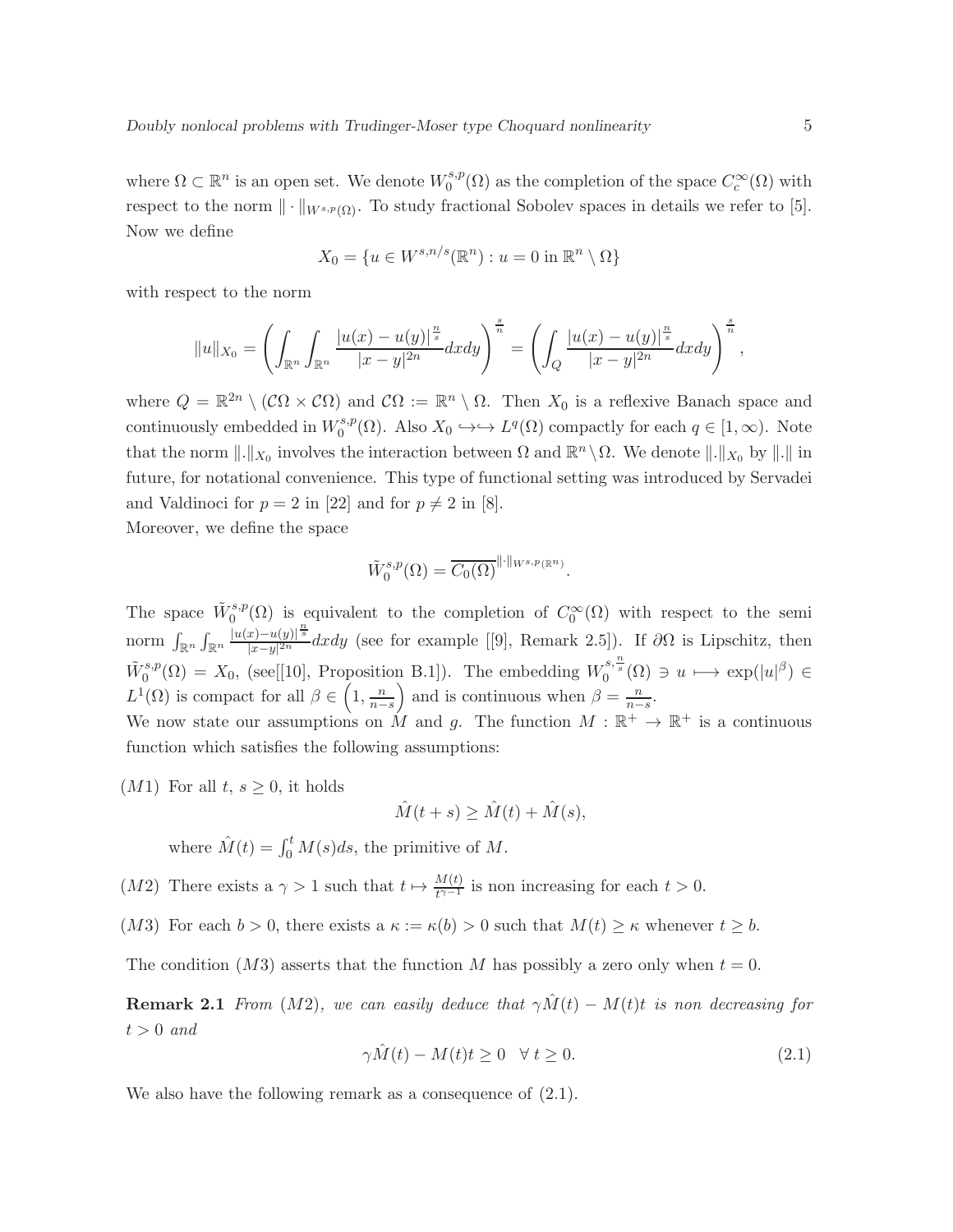**Remark 2.2** For each  $t \geq 0$ , by using (2.1) we have

$$
\frac{d}{dt}\left(\frac{\hat{M}(t)}{t^{\gamma}}\right) = \frac{M(t)}{t^{\gamma}} - \frac{\gamma \hat{M}(t)}{t^{\gamma+1}} \leq 0.
$$

So the map  $t \mapsto \frac{\hat{M}(t)}{t^{\gamma}}$  is non increasing for  $t > 0$ . Hence

$$
\hat{M}(t) \ge \hat{M}(1)t^{\gamma} \text{ for all } t \in [0, 1],\tag{2.2}
$$

and

$$
\hat{M}(t) \le \hat{M}(1)t^{\gamma} \text{ for all } t \ge 1. \tag{2.3}
$$

We note that the condition  $(M1)$  is valid whenever M is non decreasing.

**Example 1** Let  $M(t) = m_0 + at^{\gamma-1}$ , where  $m_0, a \geq 0$  and  $\gamma > 1$  such that  $m_0 + a > 0$  then M satisfies the conditions  $(M1) - (M3)$ . If  $m_0 = 0$ , this forms an example of the degenerate case whereas of the non degenerate case if  $m_0 > 0$ .

The nonlinearity  $g: \Omega \times \mathbb{R} \to \mathbb{R}$  is a continuous function such that  $g(x,t) = h(x,t) \exp(|t|^{\frac{n}{n-s}})$ , where  $h(x, t)$  satisfies the following assumptions:

- (g1)  $h \in C^1(\overline{\Omega} \times \mathbb{R})$ ,  $h(x,t) = 0$ , for all  $t \leq 0$ ,  $h(x,t) > 0$ , for all  $t > 0$ .
- (g2) For any  $\epsilon > 0$ ,  $\lim_{t \to \infty} \sup_{\substack{\pi \in \overline{\Omega}}}$ x∈Ω  $h(x,t) \exp(-\epsilon |t|^{\frac{n}{n-s}}) = 0$ ,  $\lim_{t \to \infty} \inf_{x \in \overline{\mathcal{S}}}$ x∈Ω  $h(x,t) \exp\left(\epsilon |t|^{\frac{n}{n-s}}\right) = \infty.$
- (g3) There exist positive constants T,  $T_0$  and  $\gamma_0$  such that

$$
0 < t^{\gamma_0} G(x, t) \le T_0 g(x, t)
$$
 for all  $(x, t) \in \Omega \times [t_0, +\infty)$ .

(g4) For  $\gamma > 1$  (defined in (M2)), there exists a  $l > \frac{\gamma n}{2s} - 1$  such that the map  $t \mapsto \frac{g(x,t)}{t}$  is increasing on  $\mathbb{R}^+ \setminus \{0\}$ , uniformly in  $x \in \Omega$ .

**Remark 2.3** Condition (g4) implies that for each  $x \in \Omega$ ,

$$
t \mapsto \frac{g(x,t)}{t^{\frac{\gamma n}{2s}-1}} \text{ is increasing for } t > 0 \text{ and } \lim_{t \to 0^+} \frac{g(x,t)}{t^{\frac{\gamma n}{2s}-1}} = 0,
$$

uniformly in  $x \in \Omega$ . Also, for each  $(x, t) \in \Omega \times \mathbb{R}$  we have

$$
(l+1)G(x,t) \leq tg(x,t).
$$

**Example 2** Let  $g(x,t) = h(x,t)e^{|t|^{\frac{n}{n-s}}},$  where  $h(x,t) = \begin{cases} 0 & \text{if } t \leq 0 \\ 0 & \text{if } t \leq n-1 \end{cases}$  $t^{\alpha+\left(\frac{\gamma n}{2s}-1\right)}\exp(dt^{\beta})$  if  $t>0$ . for some  $\alpha > 0$ ,  $0 < d \le \alpha_{n,s}$  and  $1 \le \beta < \frac{n}{n-s}$ . Then g satisfies all the conditions from  $(g1) - (g4).$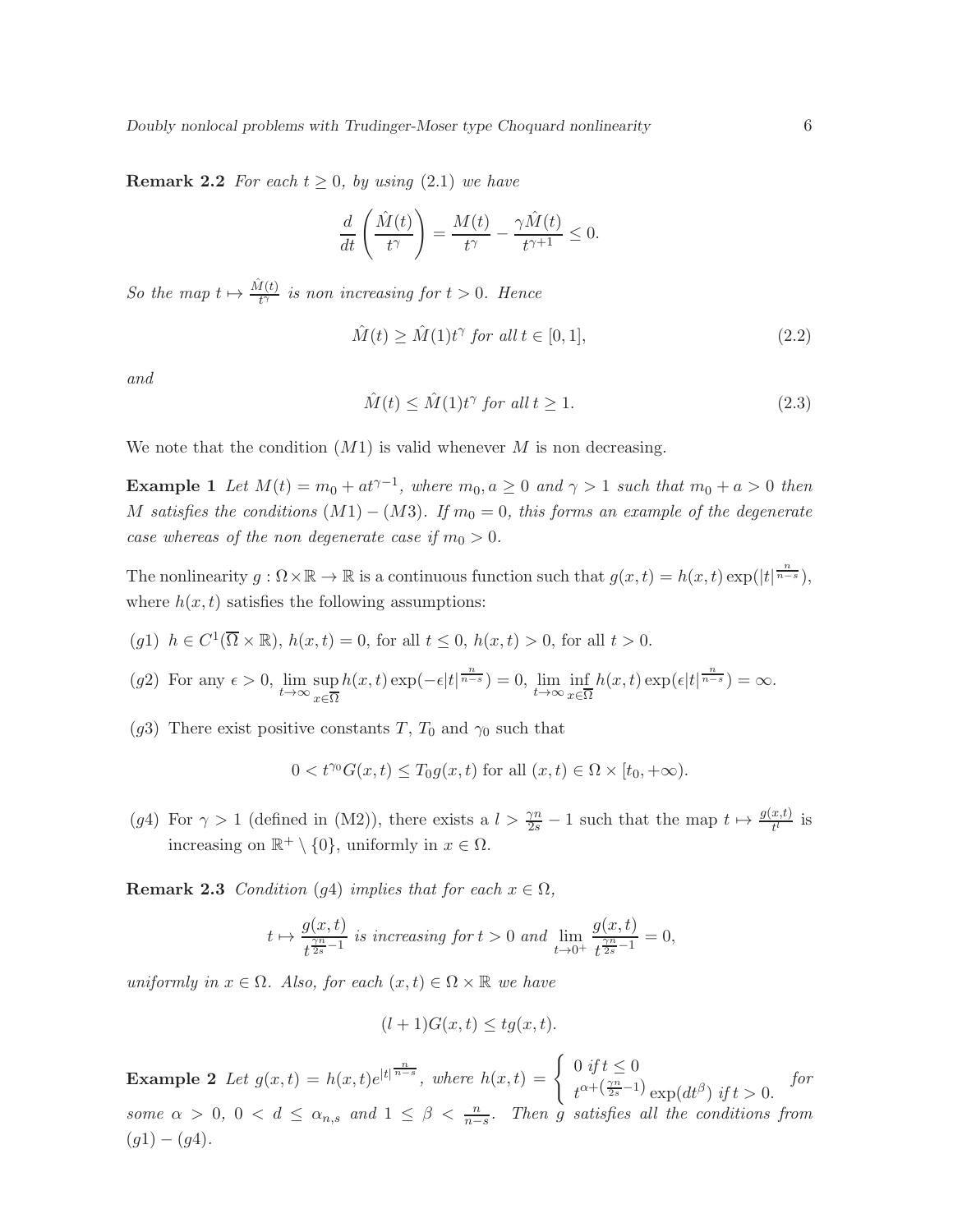**Definition 2.4** We say that  $u \in X_0$  is a weak solution of  $(\mathcal{M})$  if, for all  $\phi \in X_0$ , it satisfies

$$
M(\|u\|^{\frac{n}{s}})\int_{\mathbb{R}^{2n}}\frac{|u(x)-u(y)|^{\frac{n}{s}-2}(u(x)-u(y))(\phi(x)-\phi(y))}{|x-y|^{2n}}dxdy=\int_{\Omega}\left(\int_{\Omega}\frac{G(y,u)}{|x-y|^{\mu}}dy\right)g(x,u)\phi\ dx.
$$

Before stating our main Theorem, we recall a result of [18] which will be used to find an upper bound for the Mountain Pass critical level. Assume that  $0 \in \Omega$  and  $B_1(0) \subset \Omega$ . Then we consider the following Moser type functions which is given by equation (5.2) of [18]. For each  $x \in \mathbb{R}^n$  and  $k \in \mathbb{N}$ ,

$$
\tilde{w_k}(x) = \begin{cases}\n|\log k|^{\frac{n-s}{n}}, & \text{if } 0 \le |x| \le \frac{1}{k}, \\
\frac{|\log(|x|)|}{|\log(1/k)|^{s/n}}, & \text{if } \frac{1}{k} \le |x| \le 1, \\
0, & \text{if } |x| \ge 1,\n\end{cases}
$$
\n(2.4)

then supp $(\tilde{w}_k) \subset B_1(0) \subset \Omega$  and  $\tilde{w}_k|_{B_1(0)} \in W_0^{s, \frac{n}{s}}(B_1(0)).$ Now by Proposition 5.1 of [18] we know that

$$
\lim_{k \to \infty} \|\tilde{w}_k\|^{\frac{n}{s}} = \lim_{k \to \infty} \int_{\mathbb{R}^n} \int_{\mathbb{R}^n} \frac{|\tilde{w}_k(x) - \tilde{w}_k(y)|^{\frac{n}{s}}}{|x - y|^{2n}} dx dy = \gamma_{n,s},\tag{2.5}
$$

where

$$
\gamma_{n,s} := \frac{2(n\mathcal{W}_n)^2 \Gamma(\frac{n}{s}+1)}{n!} \sum_{i=0}^{\infty} \frac{(n+i-1)!}{i!(n+2i)^{\frac{n}{s}}}.
$$

where  $\mathcal{W}_n$  denotes the volume of *n*-dimensional unit sphere. We also recall the following result of Lions known as higher integrability Lemma in case of fractional Laplacian, proved in [20].

**Lemma 2.5** Let  $\{v_k : ||v_k|| = 1\}$  be a sequence in  $W_0^{s,n/s}$  $\mathcal{O}_0^{s,n/s}(\Omega)$  converging weakly to a non-zero function v. Then for every p such that  $p < \alpha_{n,s} (1 - ||v||^{\frac{n}{s}})^{\frac{-s}{n-s}},$ 

$$
\sup_{k} \int_{\Omega} \exp(p|v_k|^{\frac{n}{n-s}}) < +\infty.
$$

Now we state our main result:

**Theorem 2.6** Suppose  $(M1) - (M3)$  and  $(g1) - (g4)$  hold. Assume in addition that for  $\beta > \frac{2\alpha_{n,s}^*}{\alpha_{n,s}},$ 

$$
\lim_{t \to +\infty} \frac{tg(x,t)G(x,t)}{\exp\left(\beta t^{\frac{n}{n-s}}\right)} = \infty \text{ uniformly in } x \in \overline{\Omega}.
$$
\n(2.6)

Then, problem  $(M)$  admit a non negative non trivial solution.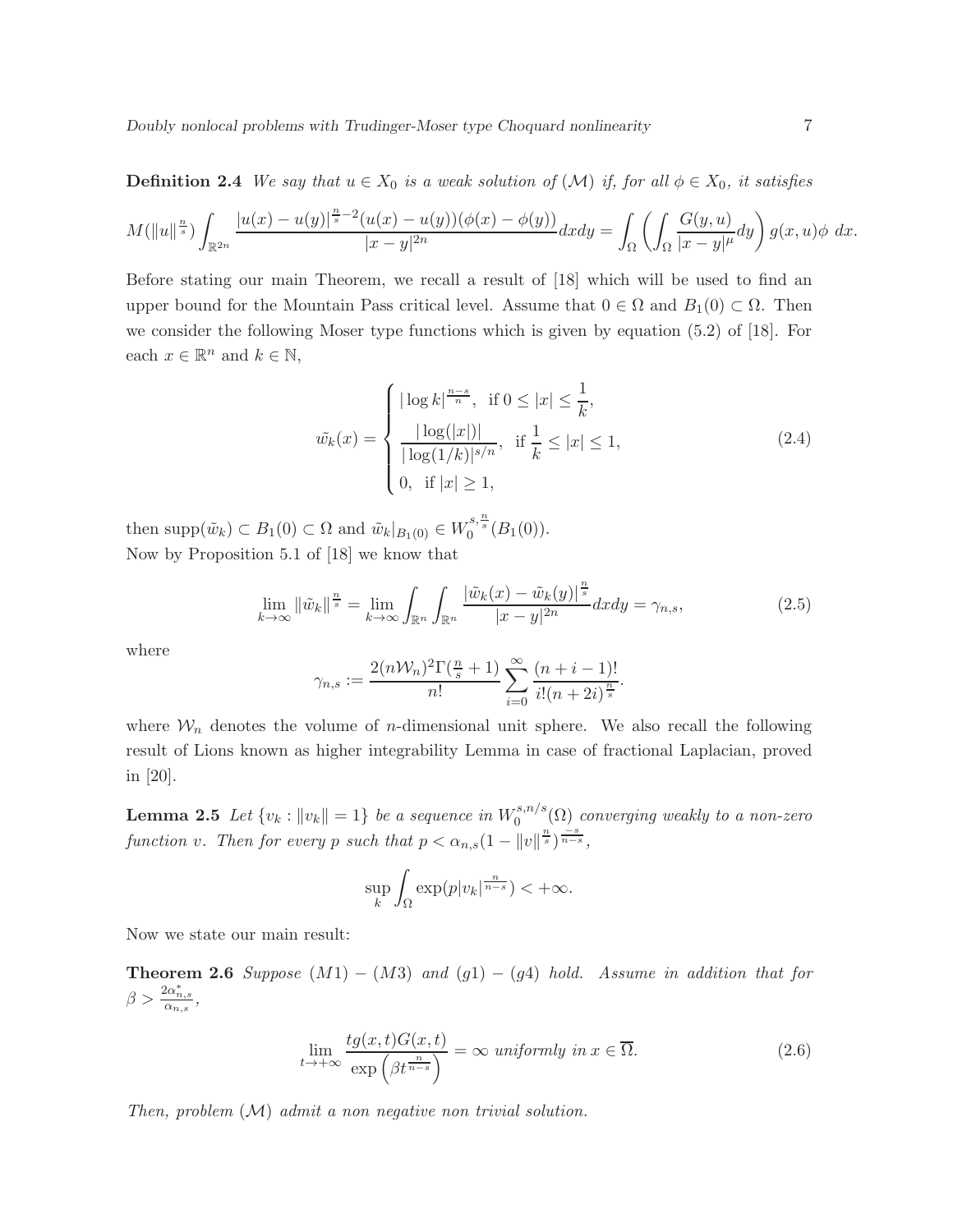## 3 Proof of Main result

We begin this section with the study of mountain pass structure and Palais-Smale sequences corresponding to the energy functional  $J : X_0 \to \mathbb{R}$  associated to the problem  $(\mathcal{M})$  which is defined as

$$
J(u) = \frac{s}{n}\hat{M}(\|u\|^{\frac{n}{s}}) - \frac{1}{2} \int_{\Omega} \left( \int_{\Omega} \frac{G(y, u)}{|x - y|^{\mu}} dy \right) G(x, u) dx.
$$

From the assumptions,  $(g1) - (g4)$ , we obtain that for any  $\epsilon > 0$ ,  $r \ge 1$ ,  $1 \le \alpha < l + 1$  there exists  $C(\epsilon) > 0$  such that

$$
|G(x,t)| \le \epsilon |t|^{\alpha} + C(\epsilon)|t|^r \exp((1+\epsilon)|t|^{\frac{n}{n-s}}), \text{ for all } (x,t) \in \Omega \times \mathbb{R}.
$$
 (3.1)

Now by Proposition 1.1, for any  $u \in X_0$  we obtain

$$
\int_{\Omega} \left( \int_{\Omega} \frac{G(y, u)}{|x - y|^{\mu}} dy \right) G(x, u) dx \le C(n, \mu) \|G(\cdot, u)\|_{L^{\frac{2n}{2n - \mu}}(\Omega)}^2.
$$
\n(3.2)

This implies that  $J$  is well defined using Theorem 1.2. Also one can easily see that  $J$  is Fréchet differentiable and the critical points of J are the weak solutions of  $(M)$ .

**Lemma 3.1** Assume that the conditions  $(M1)$  and  $(g1) - (g4)$  hold. Then J satisfies the Mountain Pass geometry around 0.

**Proof.** From  $(3.1)$ ,  $(3.2)$ , Hölder inequality and Sobolev embedding, we have

$$
\int_{\Omega} \left( \int_{\Omega} \frac{G(y, u)}{|x - y|^{\mu}} dy \right) G(x, u) dx
$$
\n
$$
\leq C(n, \mu) 2^{2} \left( \epsilon^{\frac{2n}{2n - \mu}} \int_{\Omega} |u|^{\frac{2n \alpha}{2n - \mu}} + (C(\epsilon))^{\frac{2n}{2n - \mu}} \int_{\Omega} |u|^{\frac{2r n}{2n - \mu}} \exp\left(\frac{2n(1 + \epsilon)}{2n - \mu} |u|^{\frac{n}{n - s}}\right) \right)^{\frac{2n - \mu}{n}}
$$
\n
$$
\leq C \left( \epsilon^{\frac{2n}{2n - \mu}} \int_{\Omega} |u|^{\frac{2n \alpha}{2n - \mu}} + C_{1}(\epsilon) \|u\|^{\frac{2r n}{2n - \mu}} \left( \int_{\Omega} \exp\left(\frac{4n(1 + \epsilon) \|u\|^{\frac{n}{n - s}}}{2n - \mu} \left(\frac{|u|}{\|u\|}\right)^{\frac{n}{n - s}}\right) \right)^{\frac{1}{2}} \right)^{\frac{2n - \mu}{n}}. \quad (3.3)
$$

So if we choose  $\epsilon > 0$  small enough and u such that  $\frac{4n(1+\epsilon)\|u\|^{\frac{n}{n-s}}}{2}$  $\frac{1-\epsilon}{2n-\mu} \leq \alpha_{n,s}$  then using the fractional Trudinger-Moser inequality (1.2) in (3.3), we obtain

$$
\int_{\Omega} \left( \int_{\Omega} \frac{G(y, u)}{|x - y|^{\mu}} dy \right) G(x, u) dx \le C_2(\epsilon) \left( ||u||^{\frac{2n\alpha}{2n - \mu}} + ||u||^{\frac{2r n}{2n - \mu}} \right)^{\frac{2n - \mu}{n}}
$$
  

$$
\le C_3(\epsilon) \left( ||u||^{2\alpha} + ||u||^{2r} \right).
$$

Using (2.2) and above estimate, we have

$$
J(u) \ge \frac{s}{n} \hat{M}(1) \|u\|^{\frac{\gamma n}{s}} - C_3(\epsilon) \left( \|u\|^{2\alpha} + \|u\|^{2r} \right),
$$

when  $||u|| \leq 1$ . Choosing  $\alpha > \frac{\gamma n}{2s}$ ,  $r > \frac{\gamma n}{2s}$  and  $\rho > 0$  such that  $\rho < \min\left\{1, \left(\frac{\alpha_{n,s}(2n-\mu)}{4n(1+\epsilon)}\right)\right\}$  $\left\{\frac{a,s(2n-\mu)}{4n(1+\epsilon)}\right\}^{\frac{n-s}{n}}$ we obtain  $J(u) \ge \sigma > 0$  for all  $u \in X_0$  with  $||u|| = \rho$  and for some  $\sigma > 0$  depending on  $\rho$ .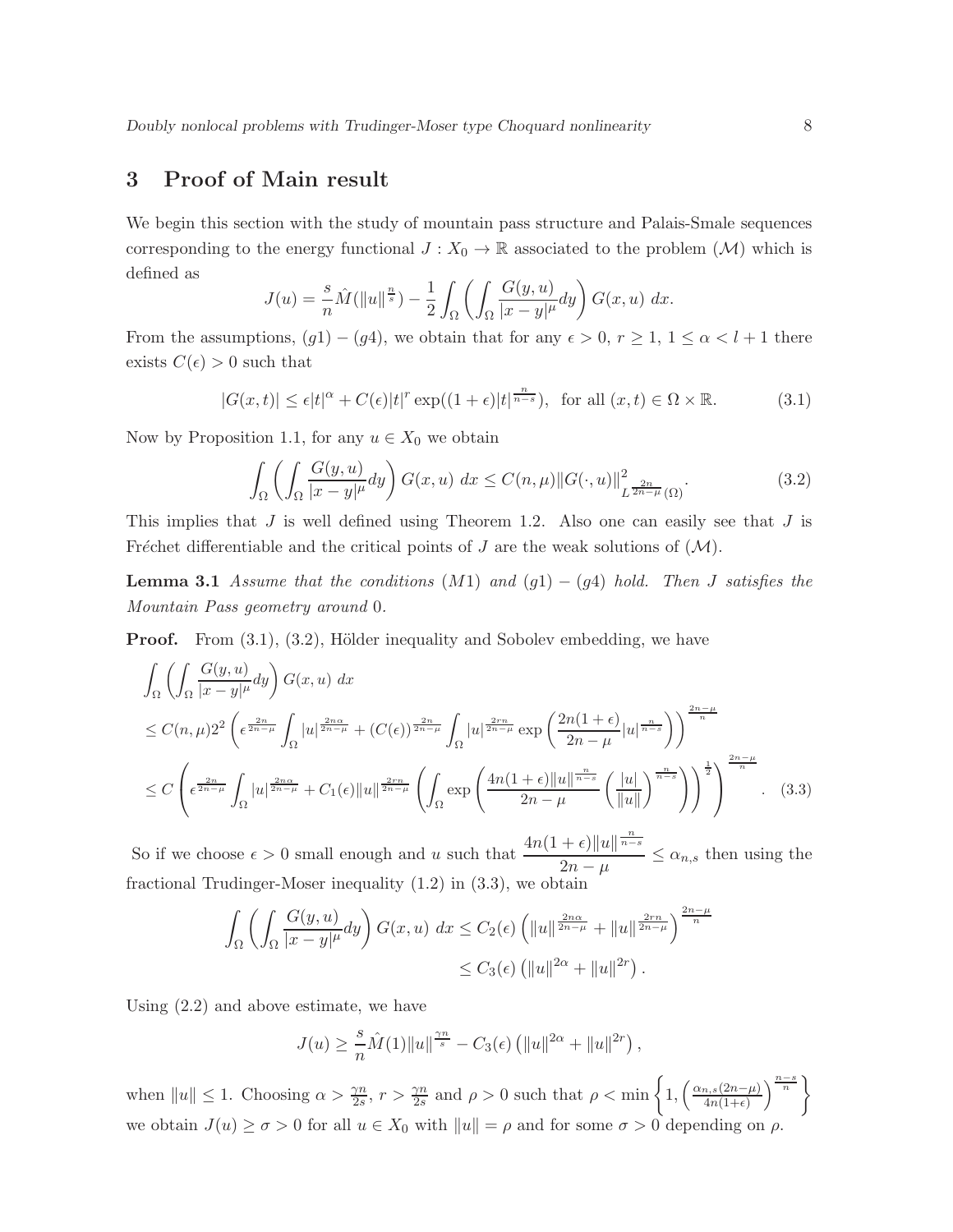The condition  $(g4)$  implies that there exist some positive constants  $C_1$  and  $C_2$  such that

$$
G(x,t) \ge C_1 t^{l+1} - C_2 \text{ for all } (x,t) \in \Omega \times [0,\infty).
$$
 (3.4)

Let  $\phi \in X_0$  such that  $\phi \ge 0$  and  $\|\phi\| = 1$  then by (3.4) we obtain

$$
\int_{\Omega} \left( \int_{\Omega} \frac{G(y, t\phi)}{|x - y|^{\mu}} dy \right) G(x, t\phi) dx \ge \int_{\Omega} \int_{\Omega} \frac{(C_1(t\phi)^{l+1}(y) - C_2)(C_1(t\phi)^{l+1}(x) - C_2)}{|x - y|^{\mu}} dx dy
$$
  
\n
$$
= C_1^2 t^{2(l+1)} \int_{\Omega} \int_{\Omega} \frac{\phi^{l+1}(y)\phi^{l+1}(x)}{|x - y|^{\mu}} dx dy
$$
  
\n
$$
- 2C_1 C_2 t^{l+1} \int_{\Omega} \int_{\Omega} \frac{\phi^{l+1}(y)}{|x - y|^{\mu}} dx dy + C_2^2 \int_{\Omega} \int_{\Omega} \frac{1}{|x - y|^{\mu}} dx dy.
$$

This together with (2.3), we obtain

$$
J(t\phi) \leq \frac{s}{n} M(1) \|t\phi\|^{\frac{\gamma n}{s}} - \frac{1}{2} \int_{\Omega} \left( \int_{\Omega} \frac{G(y, t\phi)}{|x - y|^{\mu}} dy \right) G(x, t\phi) dx
$$
  

$$
\leq C_3 + C_4 t^{\frac{\gamma n}{s}} - C_5 t^{2(l+1)} + C_6 t^{l+1},
$$

where  $C_i's$  are positive constants for  $i = 3, 4, 5, 6$ . This implies that  $J(t\phi) \to -\infty$  as  $t \to \infty$ , since  $l + 1 > \frac{\gamma n}{2s}$  $\frac{\gamma n}{2s}$ . Thus there exists a  $v_0 \in X_0$  with  $||v_0|| > \rho$  such that  $J(v_0) < 0$ . Therefore, J satisfies Mountain Pass geometry near 0.

Let  $\Gamma = \{ \gamma \in C([0,1], X_0) : \gamma(0) = 0, J(\gamma(1)) < 0 \}$  and define the Mountain Pass critical level  $c_* = \inf_{\gamma \in \Gamma} \max_{t \in [0,1]} J(\gamma(t))$ . Then by Lemma 3.1 and the Mountain pass theorem we know that there exists a Palais Smale sequence  ${u_k} \subset X_0$  for J at  $c_*$  that is

$$
J(u_k) \to c_*
$$
 and  $J'(u_k) \to 0$  as  $k \to \infty$ .

**Lemma 3.2** Every Palais-Smale sequence of  $J$  is bounded in  $X_0$ .

**Proof.** Let  $\{u_k\} \subset X_0$  denotes a  $(PS)_c$  sequence of J that is

$$
J(u_k) \to c
$$
 and  $J'(u_k) \to 0$  as  $k \to \infty$ 

for some  $c \in \mathbb{R}$ . This implies

$$
\frac{s\hat{M}(\|u_k\|^{\frac{n}{s}})}{n} - \frac{1}{2} \int_{\Omega} \left( \int_{\Omega} \frac{G(y, u_k)}{|x - y|^{\mu}} dy \right) G(x, u_k) dx \to c \text{ as } k \to \infty,
$$
  

$$
\left| M(\|u_k\|^{\frac{n}{s}}) \int_{\mathbb{R}^n} \int_{\mathbb{R}^n} \frac{|u_k(x) - u_k(y)|^{\frac{n}{s} - 2} (u_k(x) - u_k(y)) (\phi(x) - \phi(y))}{|x - y|^{2n}} dx dy \right|
$$
  

$$
- \int_{\Omega} \left( \int_{\Omega} \frac{G(y, u_k)}{|x - y|^{\mu}} dy \right) g(x, u_k) \phi dx \right| \le \epsilon_k \|\phi\| \qquad (3.5)
$$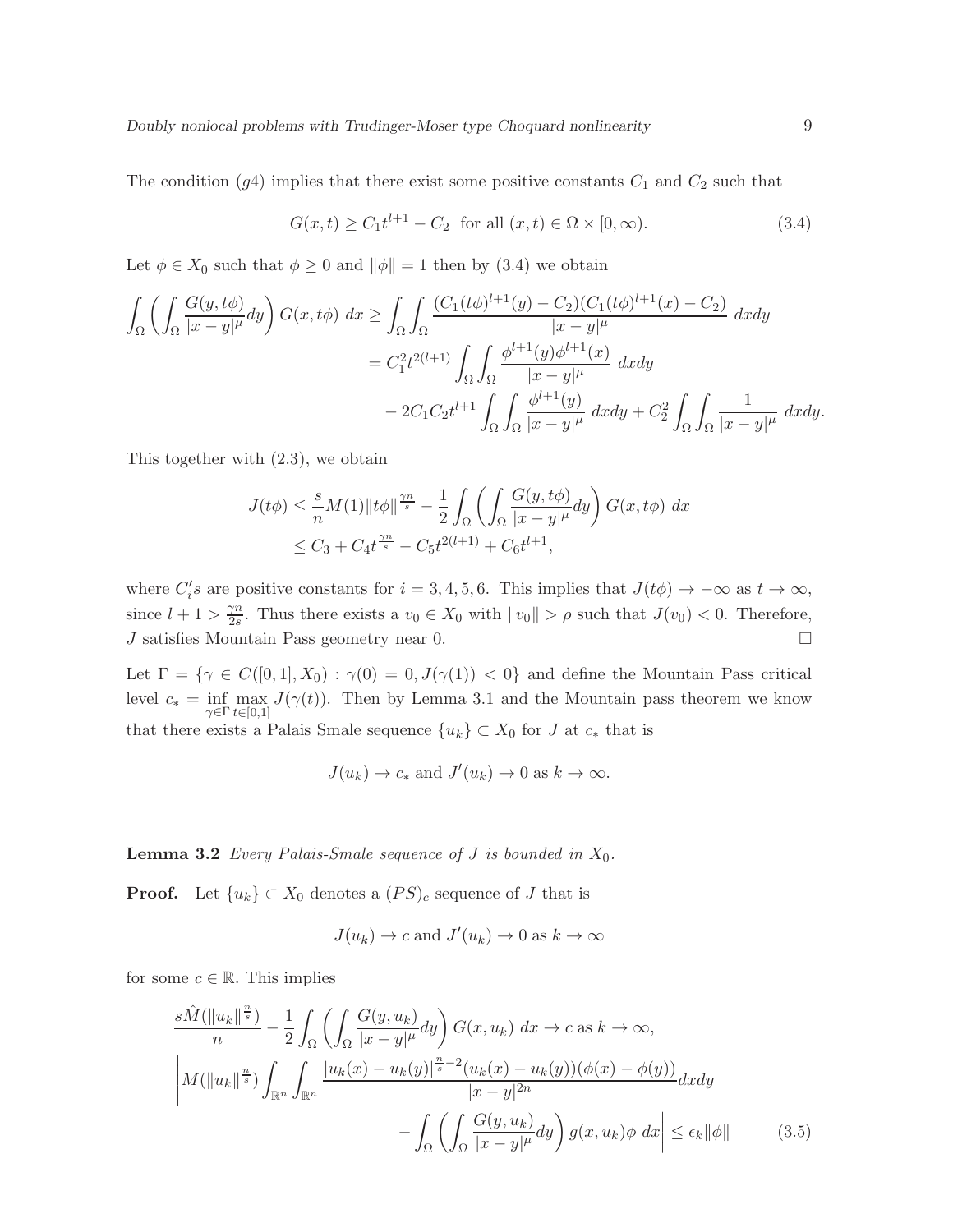where  $\epsilon_k \to 0$  as  $k \to \infty$ . In particular, taking  $\phi = u_k$  we get

$$
\left| M(\|u_k\|^{\frac{n}{s}})\|u_k\|^{\frac{n}{s}} - \int_{\Omega} \left( \int_{\Omega} \frac{G(y, u_k)}{|x - y|^{\mu}} dy \right) g(x, u_k) u_k dx \right| \leq \epsilon_k \|u_k\|.
$$
 (3.6)

Now Remark (2.3) gives us that

$$
(l+1)\int_{\Omega}\left(\int_{\Omega}\frac{G(y,u_k)}{|x-y|^{\mu}}dy\right)G(x,u_k)\ dx\leq \int_{\Omega}\left(\int_{\Omega}\frac{G(y,u_k)}{|x-y|^{\mu}}dy\right)g(x,u_k)u_k\ dx.\tag{3.7}
$$

Then using  $(3.5)$ ,  $(3.6)$  along with  $(3.7)$  and  $(2.1)$ , we get

$$
J(u_k) - \frac{1}{2(l+1)} \langle J'(u_k), u_k \rangle = \frac{s}{n} \hat{M}(\|u_k\|^{\frac{n}{s}}) - \frac{1}{2(l+1)} M(\|u_k\|^{\frac{n}{s}}) \|u_k\|^{\frac{n}{s}} - \frac{1}{2} \left[ \int_{\Omega} \left( \int_{\Omega} \frac{G(y, u_k)}{|x - y|^{\mu}} dy \right) G(x, u_k) dx - \frac{1}{(l+1)} \int_{\Omega} \left( \int_{\Omega} \frac{G(y, u_k)}{|x - y|^{\mu}} dy \right) g(x, u_k) u_k dx \right] \geq \frac{s \hat{M}(\|u_k\|^{\frac{n}{s}})}{n} - \frac{M(\|u_k\|^{\frac{n}{s}}) \|u_k\|^{\frac{n}{s}}}{2(l+1)} \geq \left( \frac{s}{n\gamma} - \frac{1}{2(l+1)} \right) M(\|u_k\|^{\frac{n}{s}}) \|u_k\|^{\frac{n}{s}}.
$$
\n(3.8)

To prove the Lemma, we assume by contradiction that  $\{\Vert u_k \Vert\}$  is an unbounded sequence. Then without loss of generality, we can assume that, up to a subsequence,  $||u_k|| \to \infty$  and  $||u_k|| \ge \alpha > 0$  for some  $\alpha$  and for all k. This along with (3.8) and (M3) gives us

$$
J(u_k) - \frac{1}{2(l+1)} \langle J'(u_k), u_k \rangle \ge \left(\frac{s}{n\gamma} - \frac{1}{2(l+1)}\right) \kappa \|u_k\|^{\frac{n}{s}} \tag{3.9}
$$

where  $\kappa$  depends on  $\alpha$ . Also from (3.5) and (3.6) it follows that

$$
J(u_k) - \frac{1}{2(l+1)} \langle J'(u_k), u_k \rangle \le C \left( 1 + \epsilon_k \frac{\|u_k\|}{2(l+1)} \right) \tag{3.10}
$$

for some constant  $C > 0$ . Therefore from  $(3.9)$  and  $(3.10)$  we get that

$$
\left(\frac{s}{n\gamma} - \frac{1}{2(l+1)}\right) \kappa \|u_k\|^{\frac{n}{s}} \le C \left(1 + \epsilon_k \frac{\|u_k\|}{2(l+1)}\right)
$$

which gives a contradiction because  $l + 1 > \frac{\gamma n}{2s}$  $\frac{\gamma n}{2s}$  and  $\frac{n}{s} > 1$ . This implies that  $\{u_k\}$  must be bounded in  $X_0$ .

Assume that  $0 \in \Omega$  and  $\rho > 0$  be such that  $B_{\rho}(0) \subset \Omega$ . Then for  $x \in \mathbb{R}^n$ , we define  $w_k(x) := \tilde{w}_k\left(\frac{x}{\rho}\right)$  $(\frac{x}{\rho})$ , where  $\tilde{w}_k$  is same as (2.4) then supp $(w_k) \in B_\rho(0) \subset \Omega$ . We note that  $w_k \in W_0^{s, \frac{n}{s}}(\mathbb{R}^n)$  and by  $(2.5)$ , we have

$$
\lim_{k \to \infty} \|w_k\|^{\frac{n}{s}} = \lim_{k \to \infty} \int_{\mathbb{R}^n} \int_{\mathbb{R}^n} \frac{|\tilde{w}_k(x) - \tilde{w}_k(y)|^{\frac{n}{s}}}{|x - y|^{2n}} dx dy = \gamma_{n,s}.
$$
\n(3.11)

Next, we use  $w_k$ 's efficiently to obtain the following bound on  $c_*$ .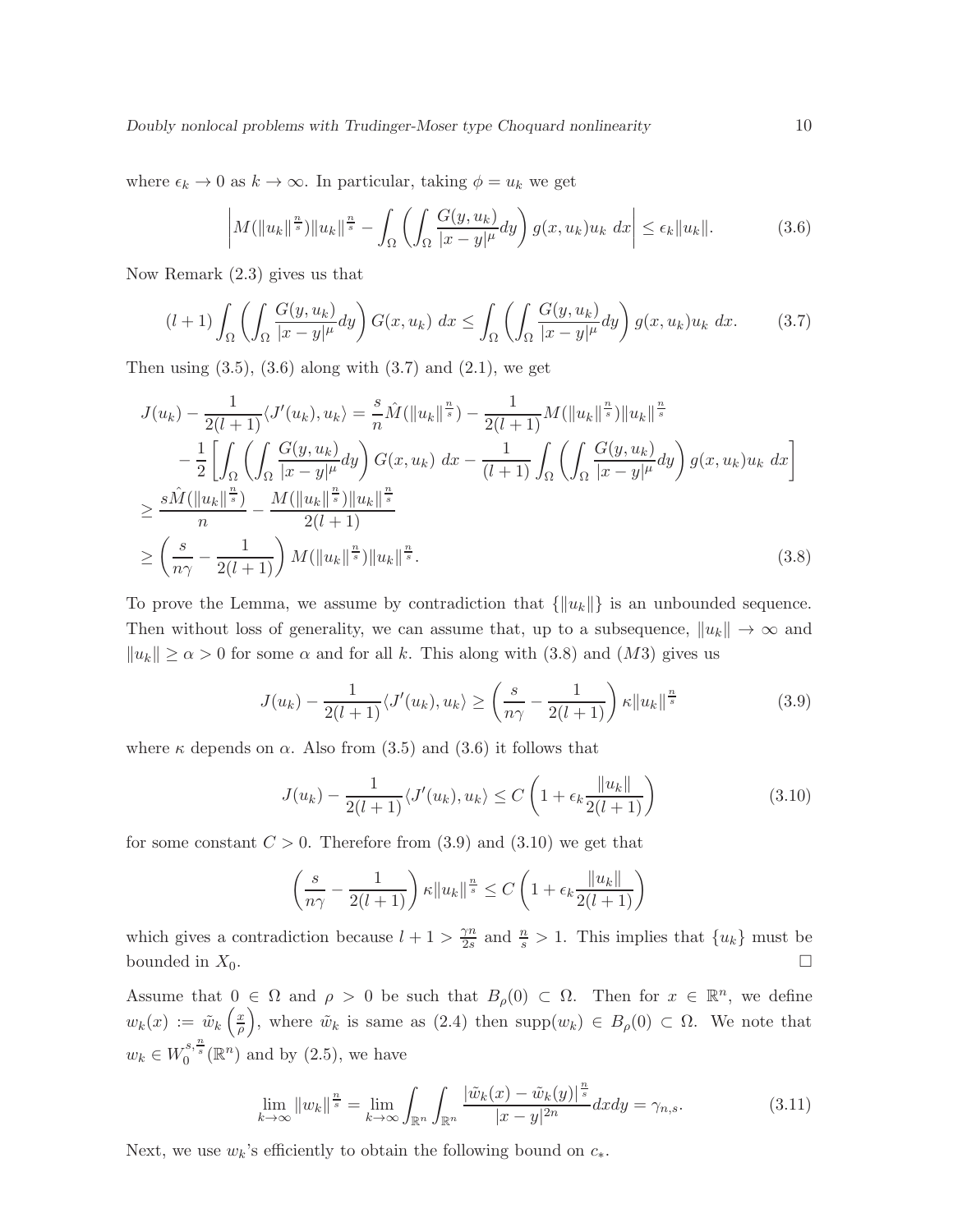Lemma 3.3 It holds that

$$
0 < c_* < \frac{s}{n} \widehat{M} \left( \left( \frac{2n - \mu}{2n} \alpha_{n,s} \right)^{\frac{n-s}{s}} \right).
$$

**Proof.** Using Lemma 3.1, we deduce that  $c_* > 0$  and  $J(t\phi) \to -\infty$  as  $t \to \infty$  if  $0 \le \phi \in$  $X_0 \setminus \{0\}$  with  $\|\phi\| = 1$ . Also by definition of  $c_*,$  we have  $c_* \le \max_{t \in [0,1]} J(t\phi)$  for each non negative  $\phi \in X_0 \setminus \{0\}$  with  $J(\phi) < 0$  which assures that it is enough to prove that there exists a non negative  $w \in X_0 \setminus \{0\}$  such that

$$
\max_{t \in [0,\infty)} J(tw) < \frac{s}{n} \hat{M}\left( \left(\frac{2n-\mu}{2n} \alpha_{n,s}\right)^{\frac{n-s}{s}} \right).
$$

To prove this, we consider the sequence of non negative functions  $\{w_k\}$  (defined before this Lemma) and claim that there exists a  $k \in \mathbb{N}$  such that

$$
\max_{t \in [0,\infty)} J(tw_k) < \frac{s}{n} \hat{M}\left( \left(\frac{2n-\mu}{2n} \alpha_{n,s}\right)^{\frac{n-s}{s}} \right).
$$

Suppose this is not true, then for all  $k \in \mathbb{N}$  there exists a  $t_k > 0$  such that

$$
\max_{t \in [0,\infty)} J(tw_k) = J(t_k w_k) \ge \frac{s}{n} \hat{M} \left( \left( \frac{2n - \mu}{2n} \alpha_{n,s} \right)^{\frac{n-s}{s}} \right)
$$
\n
$$
\text{and } \frac{d}{dt} (J(tw_k))|_{t=t_k} = 0.
$$
\n(3.12)

From the proof of Lemma 3.1,  $J(tw_k) \to -\infty$  as  $t \to \infty$  for each k. Then we infer that  $\{t_k\}$ must be a bounded sequence in  $\mathbb R$  which implies that there exists a  $t_0$  such that, up to a subsequence which we still denote by  $\{t_k\}, t_k \to t_0$  as  $k \to \infty$ . From (3.12) and definition of  $J(t_k w_k)$  we obtain

$$
\frac{s}{n}\hat{M}\left(\left(\frac{2n-\mu}{2n}\alpha_{n,s}\right)^{\frac{n-s}{s}}\right) < \frac{s}{n}\hat{M}(\|t_kw_k\|^{\frac{n}{s}}). \tag{3.13}
$$

Since  $\hat{M}$  is monotone increasing, from (3.13) we get that

$$
||t_k w_k||^{\frac{n}{s}} \ge \left(\frac{2n-\mu}{2n}\alpha_{n,s}\right)^{\frac{n-s}{s}}.\tag{3.14}
$$

From (3.14) and since (3.11) holds, we infer that

$$
t_k(\log k)^{\frac{n-s}{n}} \to \infty \text{ as } k \to \infty.
$$
 (3.15)

Furthermore from (3.12), we have

$$
M(\|t_k w_k\|^{\frac{n}{s}})\|t_k w_k\|^{\frac{n}{s}} = \int_{\Omega} \left( \int_{\Omega} \frac{G(y, t_k w_k)}{|x - y|^{\mu}} dy \right) g(x, t_k w_k) t_k w_k dx
$$
  
\n
$$
\geq \int_{B_{\rho/k}} g(x, t_k w_k) t_k w_k \int_{B_{\rho/k}} \frac{G(y, t_k w_k)}{|x - y|^{\mu}} dy dx.
$$
\n(3.16)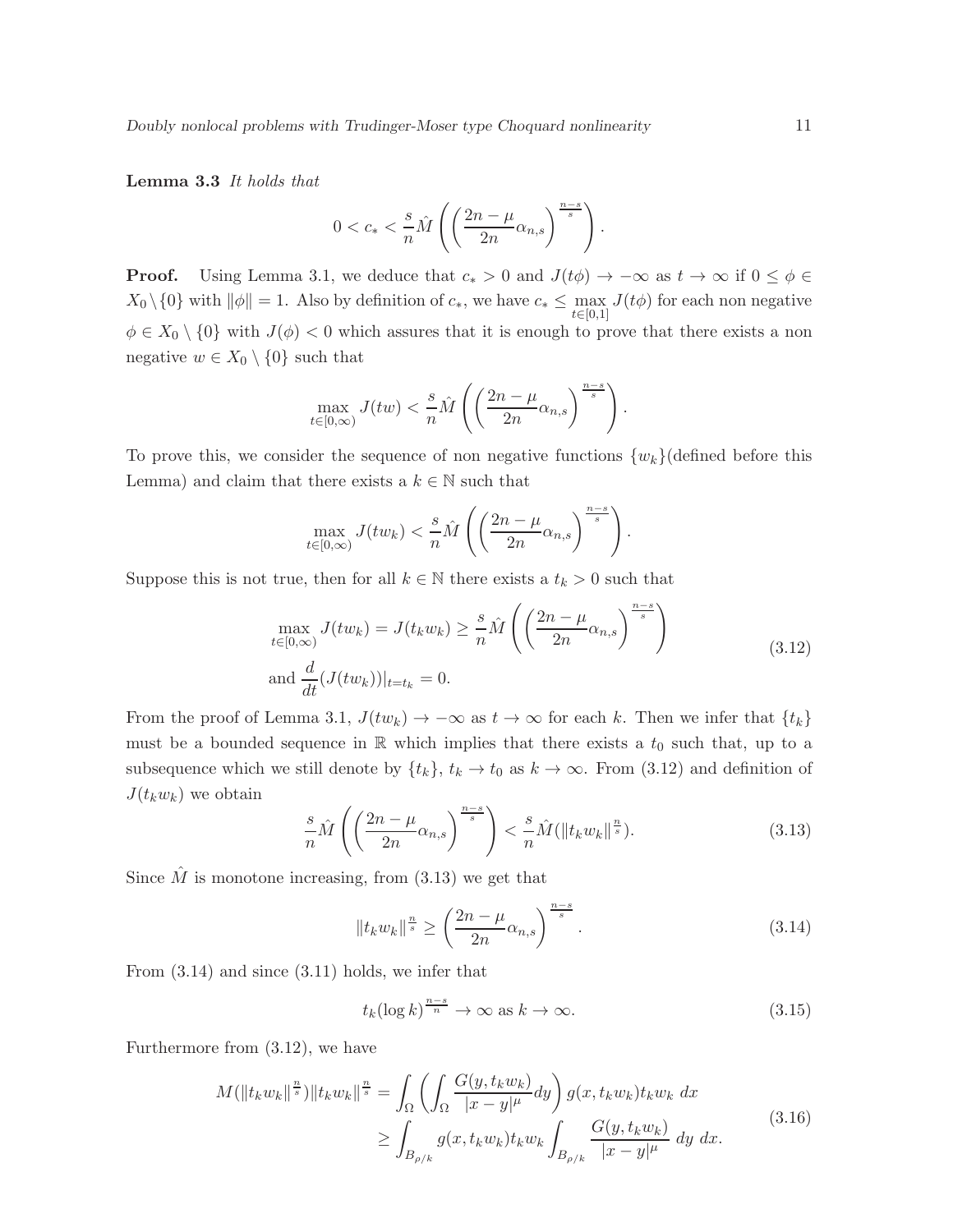In addition, as in equation  $(2.11)$  p. 1943 in [1], it is easy to get that

$$
\int_{B_{\rho/k}} \int_{B_{\rho/k}} \frac{dxdy}{|x-y|^{\mu}} \geq C_{\mu,n} \left(\frac{\rho}{k}\right)^{2n-\mu},
$$

where  $C_{\mu,n}$  is a positive constant depending on  $\mu$  and n. From (2.6), it is easy to deduce that for  $\beta > \frac{2\alpha_{n,s}^*}{\alpha_{n,s}}$  and for each  $d > 0$  there exists a  $r_d \in \mathbb{N}$  such that

$$
rg(x,r)G(x,r) \ge d \exp\left(\beta|r|^{\frac{n}{n-s}}\right) \text{ whenever } r \ge r_d.
$$

Since (3.15) holds, we can choose a  $N_d \in \mathbb{N}$  such that

$$
t_k(\log k)^{\frac{n-s}{n}} \ge r_d
$$
 for all  $k \ge N_d$ .

Using these estimates in  $(3.16)$  and from  $(3.14)$ , for d large enough we get that

$$
M(\|t_k w_k\|^{\frac{n}{s}}) \|t_k w_k\|^{\frac{n}{s}} \ge d \exp\left(\beta t_k^{\frac{n}{n-s}} |\log k|\right) C_{\mu,n} \left(\frac{\rho}{k}\right)^{2n-\mu}
$$
  

$$
= dC_{\mu,n} \rho^{2n-\mu} \exp\left(\left(\beta t_k^{\frac{n}{n-s}} - (2n-\mu)\right) \log k\right)
$$
  

$$
\ge dC_{\mu,n} \rho^{2n-\mu} \exp\left(\log k \left(\frac{(2n-\mu)\beta \alpha_{n,s}}{2n \|w_k\|^{\frac{n}{n-s}}} - (2n-\mu)\right)\right)
$$
 (3.17)

Since  $\beta > \frac{2\alpha_{n,s}^*}{\alpha_{n,s}} = \frac{2n\gamma_{n,s}^{\frac{s}{n-s}}}{\alpha_{n,s}}$  and (3.11) hold, the R.H.S. of (3.17) tends to  $+\infty$  as  $k \to \infty$ . Whereas from continuity of  $M$  it follows that

$$
\lim_{k \to \infty} M\left(\left\|t_k w_k\right\|^{\frac{n}{s}}\right) \left\|t_k w_k\right\|^{\frac{n}{s}} = M\left(t_0^{\frac{n}{s}} \gamma_{n,s}\right) \left(t_0^{\frac{n}{s}} \gamma_{n,s}\right),
$$

which is a contradiction. This establishes our claim and we conclude the proof of Lemma.  $\Box$ In order to prove that a Palais-Smale sequence converges to a weak solution of problem  $(\mathcal{M})$ , we need the following convergence Lemma. The idea of proof is borrowed from Lemma 2.4 in [1].

**Lemma 3.4** If  $\{u_k\}$  is a Palais Smale sequence for J at c then there exists a  $u \in X_0$  such that, up to a subsequence.

$$
\left(\int_{\Omega} \frac{G(y, u_k)}{|x - y|^{\mu}} dy\right) G(x, u_k) \to \left(\int_{\Omega} \frac{G(y, u)}{|x - y|^{\mu}} dy\right) G(x, u) \text{ in } L^1(\Omega) \tag{3.18}
$$

**Proof.** From Lemma 3.2, we know that the sequence  $\{u_k\}$  must be bounded in  $X_0$ . Consequently, up to a subsequence, there exists a  $u \in X_0$  such that  $u_k \rightharpoonup u$  weakly in  $X_0$ and strongly in  $L^q(\Omega)$  for any  $q \in [1,\infty)$  as  $k \to \infty$ . Also, still up to a subsequence, we can assume that  $u_k(x) \to u(x)$  pointwise a.e. for  $x \in \Omega$ .

From (3.5), (3.6) and (3.7) we get that there exists a constant  $C > 0$  such that

$$
\int_{\Omega} \left( \int_{\Omega} \frac{G(y, u_k)}{|x - y|^{\mu}} dy \right) G(x, u_k) dx \le C,
$$
\n
$$
\int_{\Omega} \left( \int_{\Omega} \frac{G(y, u_k)}{|x - y|^{\mu}} dy \right) g(x, u_k) u_k dx \le C.
$$
\n(3.19)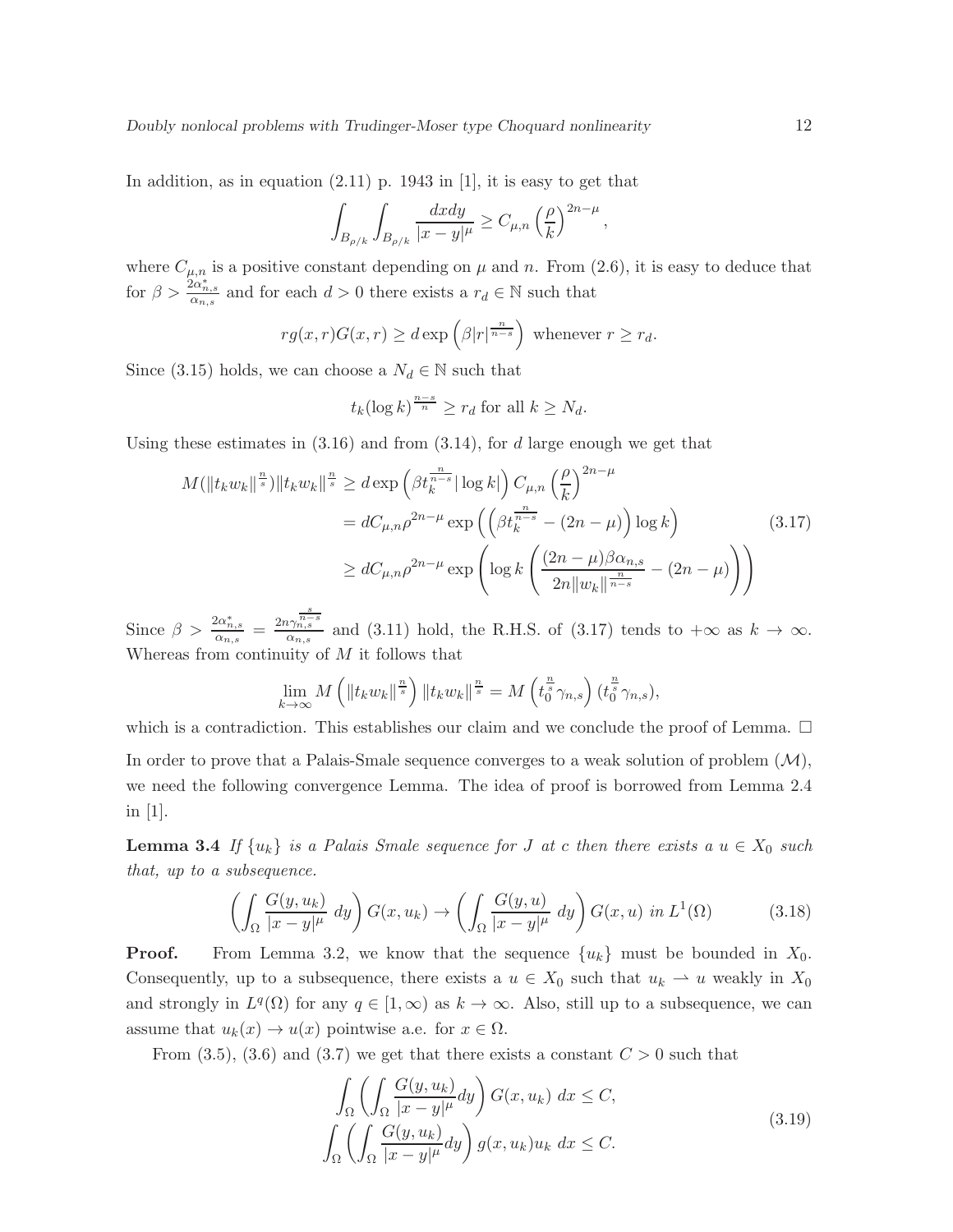Now, it is well known that if  $f \in L^1(\Omega)$  then for any  $\epsilon > 0$  there exists a  $\delta > 0$  such that

$$
\left| \int_U f(x) \, dx \right| < \epsilon,
$$

for any measurable set  $U \subset \Omega$  with  $|U| \leq \delta$ . Also  $f \in L^1(\Omega)$  implies that for any fixed  $\delta > 0$ there exists  $M > 0$  such that

$$
|\{x \in \Omega : |f(x)| \ge M\}| \le \delta.
$$

Now using (3.19), we have

$$
\left(\int_{\Omega} \frac{G(y, u_k)}{|x - y|^{\mu}} dy\right) G(\cdot, u_k) \in L^1(\Omega)
$$

and also by (3.2)

$$
\left(\int_{\Omega} \frac{G(y, u)}{|x - y|^{\mu}} dy\right) G(\cdot, u) \in L^{1}(\Omega).
$$

Now we fix  $\delta > 0$  and choose  $M > \max\left\{ \left(\frac{CT_0}{\delta}\right)^{\frac{1}{\gamma_0+1}}, t_0 \right\}$ . Then we use  $(g_0)$  to obtain

$$
\int_{\Omega \cap \{u_k \ge M\}} \left( \int_{\Omega} \frac{G(y, u_k)}{|x - y|^{\mu}} dy \right) G(x, u_k) dx \le T_0 \int_{\Omega \cap \{u_k \ge M\}} \left( \int_{\Omega} \frac{G(y, u_k)}{|x - y|^{\mu}} dy \right) \frac{g(x, u_k)}{u_k^{\gamma_0}} dx
$$
  

$$
\le \frac{T_0}{M^{\gamma_0 + 1}} \int_{\Omega \cap \{u_k \ge M\}} \left( \int_{\Omega} \frac{G(y, u_k)}{|x - y|^{\mu}} dy \right) g(x, u_k) u_k dx < \delta.
$$

Next we consider

$$
\left| \int_{\Omega} \left( \int_{\Omega} \frac{G(y, u_k)}{|x - y|^{\mu}} dy \right) G(x, u_k) dx - \int_{\Omega} \left( \int_{\Omega} \frac{G(y, u)}{|x - y|^{\mu}} dy \right) G(x, u) dx \right|
$$
  
\n
$$
\leq 2\delta + \left| \int_{\Omega \cap \{u_k \leq M\}} \left( \int_{\Omega} \frac{G(y, u_k)}{|x - y|^{\mu}} dy \right) G(x, u_k) dx - \int_{\Omega \cap \{u \leq M\}} \left( \int_{\Omega} \frac{G(y, u)}{|x - y|^{\mu}} dy \right) G(x, u) dx \right|
$$

To prove the result, it is enough to establish that as  $k \to \infty$ 

$$
\int_{\Omega \cap \{u_k \le M\}} \left( \int_{\Omega} \frac{G(y, u_k)}{|x - y|^{\mu}} dy \right) G(x, u_k) dx \to \int_{\Omega \cap \{u \le M\}} \left( \int_{\Omega} \frac{G(y, u)}{|x - y|^{\mu}} dy \right) G(x, u) dx. (3.20)
$$
  
\nSince 
$$
\left( \int_{\Omega} \frac{G(y, u)}{|x - y|^{\mu}} dy \right) G(\cdot, u) \in L^{1}(\Omega), \text{ so by Fubini's theorem we get}
$$

$$
\lim_{K \to \infty} \int_{\Omega \cap \{u \le M\}} \left( \int_{\Omega \cap \{u \ge K\}} \frac{G(y, u)}{|x - y|^{\mu}} dy \right) G(x, u) dx
$$

$$
= \lim_{K \to \infty} \int_{\Omega \cap \{u \ge K\}} \left( \int_{\Omega \cap \{u \le M\}} \frac{G(y, u)}{|x - y|^{\mu}} dy \right) G(x, u) dx = 0.
$$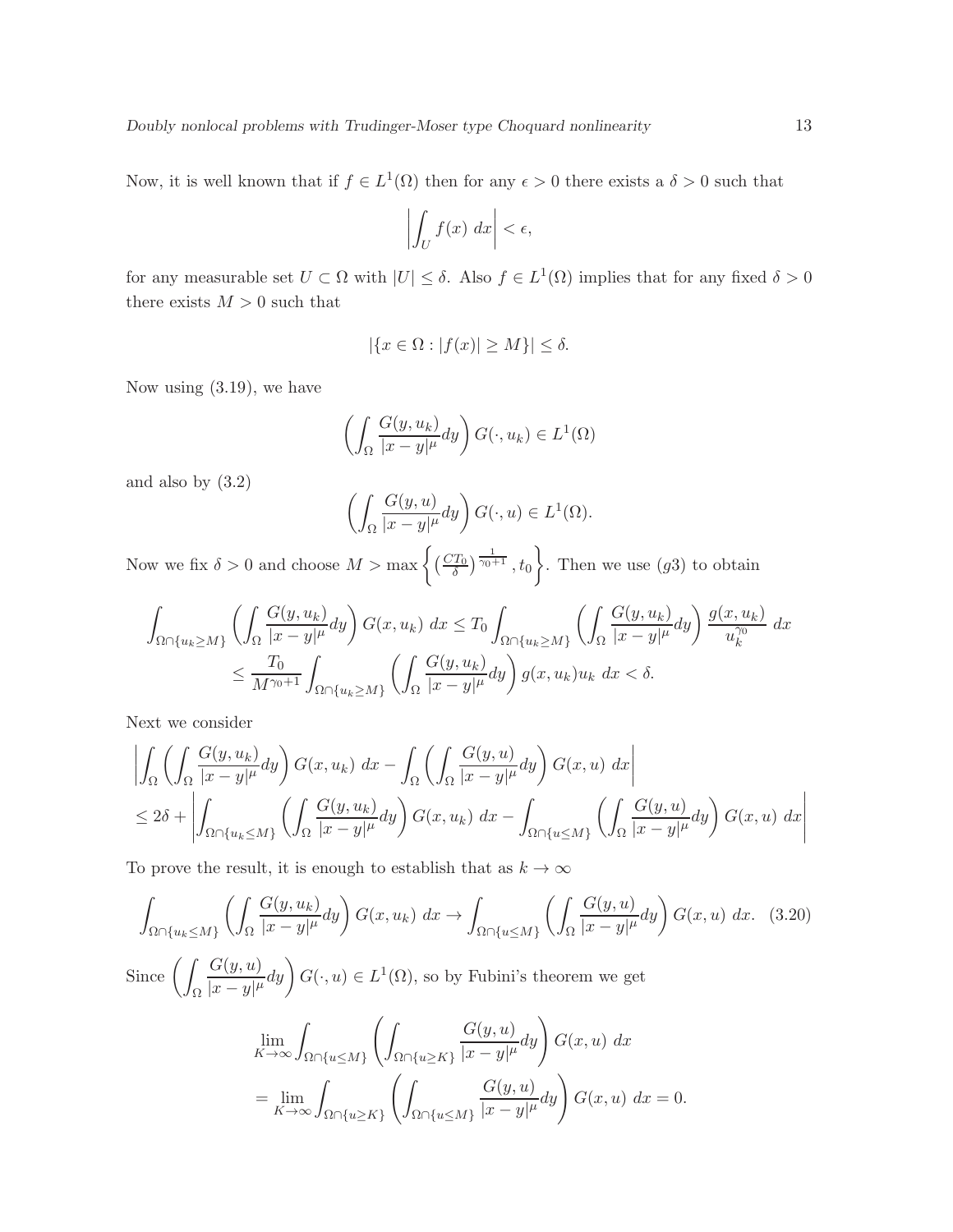Thus we can fix a  $K > \max\left\{ \left( \frac{CT_0}{\delta} \right)^{\frac{1}{\gamma_0 + 1}}, t_0 \right\}$  such that Z  $\Omega\cap \{u{\leq}M\}$  $\left( \right)$  $\Omega \cap \{u\!\geq\! K\}$  $G(y,u)$  $\frac{G(y,u)}{|x-y|^{\mu}}dy\bigg) G(x,u) dx \leq \delta.$ 

From  $(g3)$ , we get

$$
\int_{\Omega \cap \{u_k \le M\}} \left( \int_{\Omega \cap \{u_k \ge K\}} \frac{G(y, u_k)}{|x - y|^{\mu}} dy \right) G(x, u_k) dx
$$
\n
$$
\le \frac{1}{K^{\gamma_0 + 1}} \int_{\Omega \cap \{u_k \le M\}} \left( \int_{\Omega \cap \{u_k \ge K\}} \frac{u_k^{\gamma_0 + 1}(y) G(y, u_k)}{|x - y|^{\mu}} dy \right) G(x, u_k) dx
$$
\n
$$
\le \frac{T_0}{K^{\gamma_0 + 1}} \int_{\Omega \cap \{u_k \le M\}} \left( \int_{\Omega \cap \{u_k \ge K\}} \frac{u_k(y) g(y, u_k)}{|x - y|^{\mu}} dy \right) G(x, u_k) dx
$$
\n
$$
\le \frac{T_0}{K^{\gamma_0 + 1}} \int_{\Omega} \left( \int_{\Omega} \frac{G(y, u_k)}{|x - y|^{\mu}} dy \right) g(x, u_k) u_k dx \le \delta.
$$

Thus we have proved that

$$
\left| \int_{\Omega \cap \{u \le M\}} \left( \int_{\Omega \cap \{u \ge K\}} \frac{G(y, u)}{|x - y|^{\mu}} dy \right) G(x, u) dx - \int_{\Omega \cap \{u_k \le M\}} \left( \int_{\Omega \cap \{u_k \ge K\}} \frac{G(y, u_k)}{|x - y|^{\mu}} dy \right) G(x, u_k) dx \right| \le 2\delta
$$

Finally, to complete the proof of Lemma, we need to verify that as  $k \to \infty$ 

$$
\left| \int_{\Omega \cap \{u_k \le M\}} \left( \int_{\Omega \cap \{u_k \le K\}} \frac{G(y, u_k)}{|x - y|^{\mu}} dy \right) G(x, u_k) dx - \int_{\Omega \cap \{u \le M\}} \left( \int_{\Omega \cap \{u \le K\}} \frac{G(y, u)}{|x - y|^{\mu}} dy \right) G(x, u) dx \right| \to 0
$$
\n(3.21)

for fixed positive  $K$  and  $M$ . It is easy to see that

$$
\left(\int_{\Omega\cap\{u_k\leq K\}}\frac{G(y,u_k)}{|x-y|^{\mu}}dy\right)G(x,u_k)\chi_{\Omega\cap\{u_k\leq M\}}\to\left(\int_{\Omega\cap\{u\leq K\}}\frac{G(y,u)}{|x-y|^{\mu}}dy\right)G(x,u)\chi_{\Omega\cap\{u\leq M\}}
$$

pointwise a.e. as  $k \to \infty$ . Now choose  $r = \alpha$  in (3.1), which gives us that there exist a constant  $C_{M,K} > 0$  depending on M and K such that

$$
\int_{\Omega \cap \{u_k \le M\}} \left( \int_{\Omega \cap \{u_k \le K\}} \frac{G(y, u_k)}{|x - y|^{\mu}} dy \right) G(x, u_k) dx
$$
\n
$$
\le C_{M,K} \int_{\Omega \cap \{u_k \le M\}} \left( \int_{\{u_k \le K\}} \frac{|u_k(y)|^r}{|x - y|^{\mu}} dy \right) |u_k(x)|^r dx
$$
\n
$$
\le C_{M,K} \int_{\Omega} \int_{\Omega} \left( \frac{|u_k(y)|^r}{|x - y|^{\mu}} dy \right) |u_k(x)|^r dx
$$
\n
$$
\le C_{M,K} C(n, \mu) ||u_k||_{L^{\frac{2}{2n - \mu}}(\Omega)}^{2r} \to C_{M,K} C(n, \mu) ||u||_{L^{\frac{2}{2n - \mu}}(\Omega)}^{2r} \text{ as } k \to \infty,
$$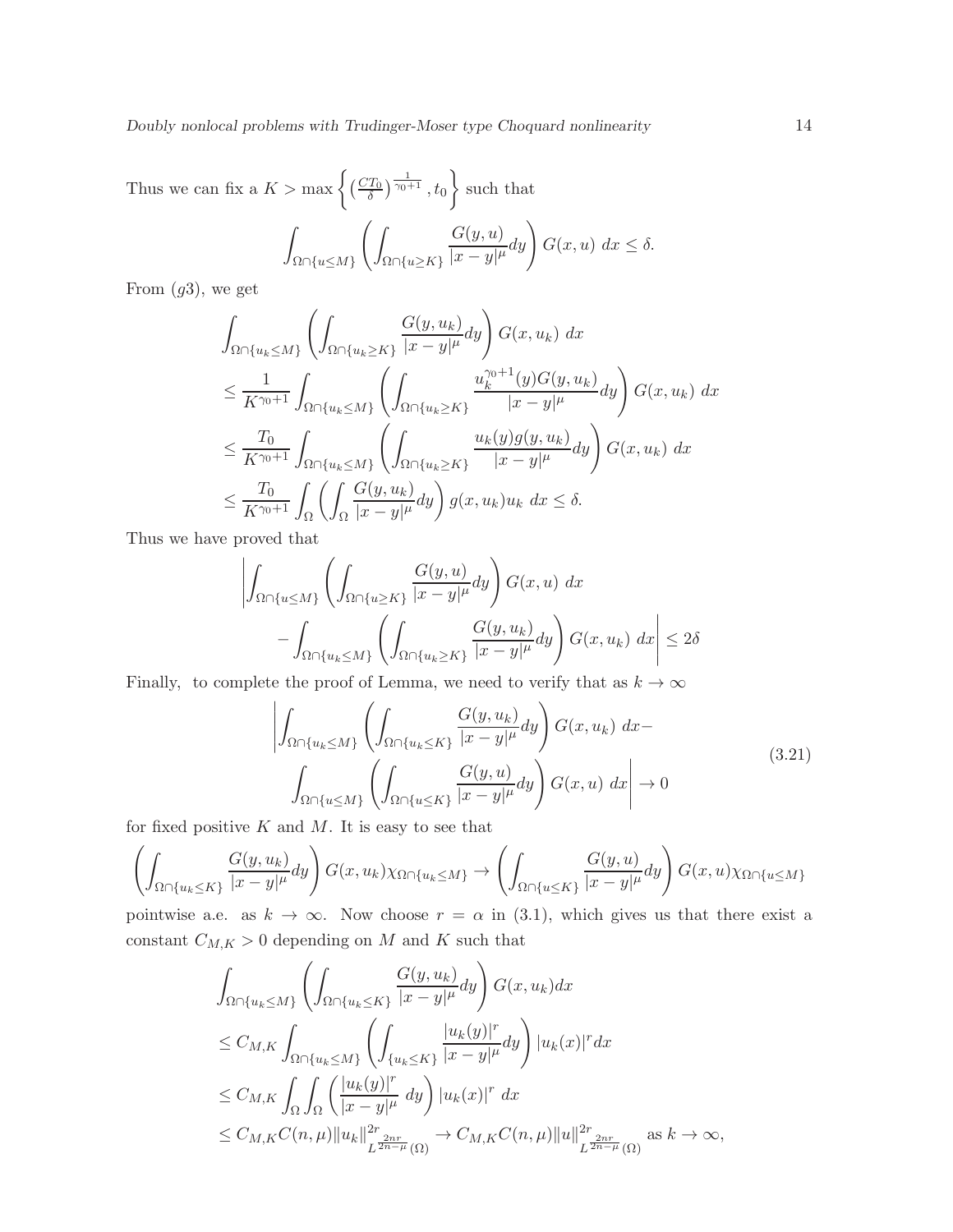where we used the Hardy-Littlewood-Sobolev inequality in the last inequality and then used the fact that  $u_k \to u$  strongly in  $L^q(\Omega)$  for each  $q \in [1,\infty)$ . This implies that, using Theorem 4.9 of [4], there exists a constant  $h \in L^1(\Omega)$  such that, up to a subsequence, for each k

$$
\left| \left( \int_{\Omega \cap \{u_k \le K\}} \frac{G(y, u_k)}{|x - y|^{\mu}} dy \right) G(x, u_k) \chi_{\Omega \cap \{u_k \le M\}} \right| \le |h(x)|
$$

This helps us to employ the Lebesgue dominated convergence theorem and conclude (3.21).  $\Box$ 

**Lemma 3.5** Let  $\{u_k\} \subset X_0$  be a Palais Smale sequence of J. Then there exists a  $u \in X_0$ such that, up to a subsequence, for all  $\phi \in X_0$ 

$$
\int_{\Omega} \left( \int_{\Omega} \frac{G(y, u_k)}{|x - y|^{\mu}} dy \right) g(x, u_k) \phi \, dx \to \int_{\Omega} \left( \int_{\Omega} \frac{G(y, u)}{|x - y|^{\mu}} dy \right) g(x, u) \phi \, dx \text{ as } k \to \infty \, . \tag{3.22}
$$

**Proof.** As we argued in previous Lemma, we have that there exists a  $u \in X_0$  such that, up to a subsequence,  $u_k \rightharpoonup u$  weakly in  $X_0$ ,  $u_k \to u$  pointwise a.e. in  $\mathbb{R}^n$ ,  $||u_k|| \to \tau$  as  $k \to \infty$ , for some  $\tau \geq 0$  and  $u_k \to u$  strongly in  $L^q(\Omega)$ ,  $q \in [1,\infty)$  as  $k \to \infty$ .

Let  $\Omega' \subset\subset \Omega$  and  $\varphi \in C_c^{\infty}(\Omega)$  such that  $0 \leq \varphi \leq 1$  and  $\varphi \equiv 1$  in  $\Omega'$ . Then by taking  $\varphi$  as a test function in (3.5), we obtain the following estimate

$$
\int_{\Omega'} \left( \int_{\Omega} \frac{G(y, u_k)}{|x - y|^{\mu}} dy \right) g(x, u_k) dx \le \int_{\Omega} \left( \int_{\Omega} \frac{G(y, u_k)}{|x - y|^{\mu}} dy \right) g(x, u_k) \varphi dx
$$
\n
$$
\le \epsilon_k \|\varphi\| + M(\|u_k\|_{s}^{\frac{n}{s}}) \int_{\mathbb{R}^{2n}} \frac{|u_k(x) - u_k(y)|_{s}^{\frac{n}{s} - 2} (u_k(x) - u_k(y)) (\varphi(x) - \varphi(y))}{|x - y|^{2n}} dx dy
$$
\n
$$
\le \epsilon_k \|\varphi\| + C \|u_k\| \|\varphi\| \le C,
$$

since <sup>k</sup>ukk ≤ <sup>C</sup><sup>0</sup> for all <sup>k</sup>. This implies that the sequence {µk} := nR Ω  $G(y,u_k)$  $\left\{\frac{G(y,u_k)}{|x-y|^{\mu}}dy\right\}g(x,u_k)\right\}$ is bounded in  $L^1_{loc}(\Omega)$  which implies that up to a subsequence,  $\mu_k \to \mu$  in the weak<sup>\*</sup>-topology as  $k \to \infty$ , where  $\mu$  denotes a Radon measure. So for any  $\phi \in C_c^{\infty}(\Omega)$  we get

$$
\lim_{k \to \infty} \int_{\Omega} \left( \int_{\Omega} \frac{G(y, u_k)}{|x - y|^{\mu}} dy \right) g(x, u_k) \phi \, dx = \int_{\Omega} \phi \, d\mu, \ \forall \ \phi \in C_c^{\infty}(\Omega).
$$

Since  $u_k$  satisfies (3.5), for any measurable set  $E \subset \Omega$ , taking  $\phi \in C_c^{\infty}(\Omega)$  such that supp $\phi \subset$ E, we get that

$$
\mu(E) = \int_{E} \phi \, d\mu = \lim_{k \to \infty} \int_{E} \int_{\Omega} \left( \frac{G(y, u_k)}{|x - y|^{\mu}} dy \right) g(x, u_k) \phi(x) \, dx
$$
  
\n
$$
= \lim_{k \to \infty} \int_{\Omega} \int_{\Omega} \left( \frac{G(y, u_k)}{|x - y|^{\mu}} dy \right) g(x, u_k) \phi(x) \, dx
$$
  
\n
$$
= \lim_{k \to \infty} M(||u_k||^{\frac{n}{s}}) \int_{\mathbb{R}^n} \int_{\mathbb{R}^n} \frac{|u_k(x) - u_k(y)|^{\frac{n}{s} - 2} (u_k(x) - u_k(y)) (\phi(x) - \phi(y))}{|x - y|^{2n}} dx dy
$$
  
\n
$$
= M(\tau^{\frac{n}{s}}) \int_{\mathbb{R}^n} \int_{\mathbb{R}^n} \frac{|u(x) - u(y)|^{\frac{n}{s} - 2} (u(x) - u(y)) (\phi(x) - \phi(y))}{|x - y|^{2n}} dx dy,
$$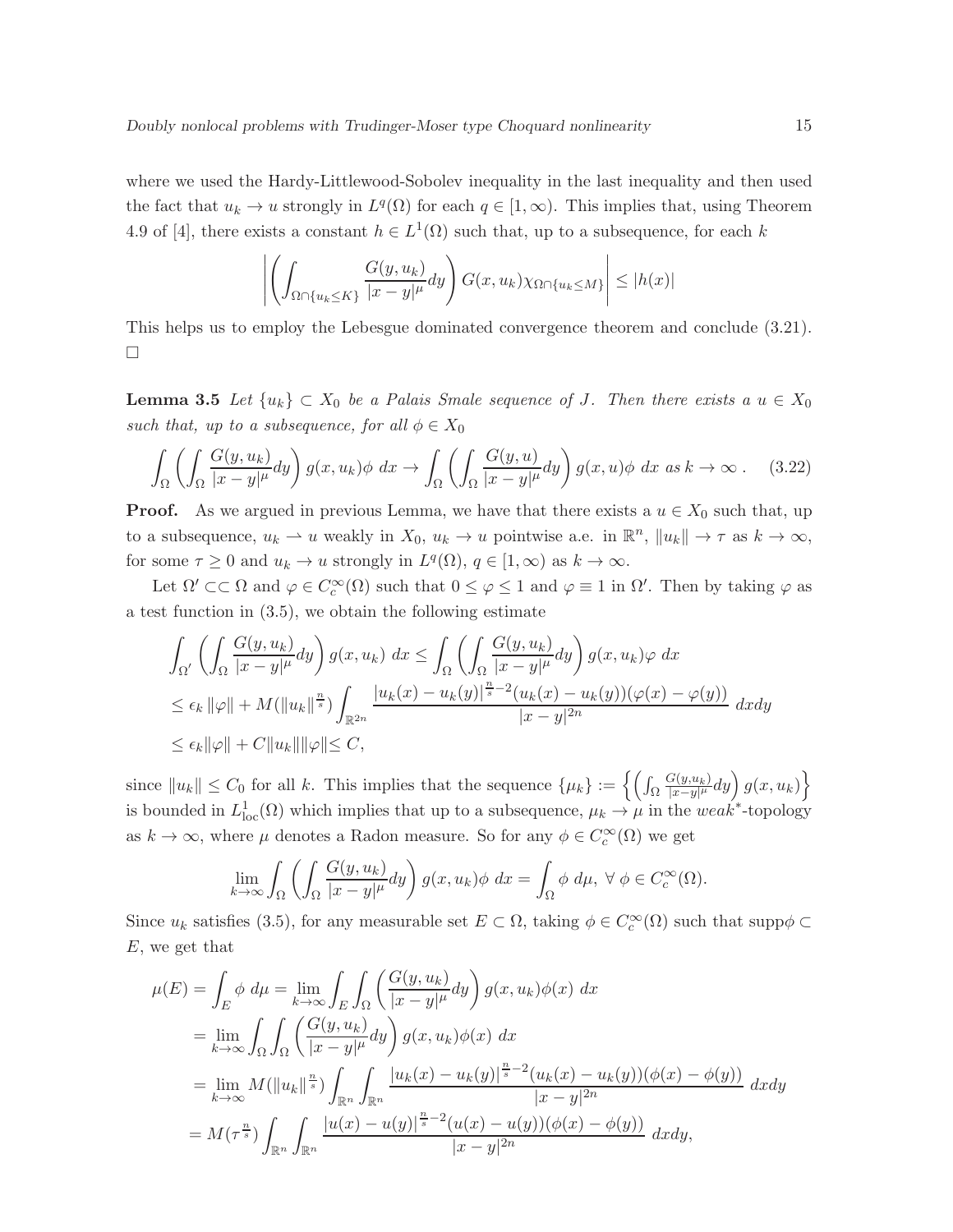where we used the continuity of M and weak convergence of  $u_k$  to u in  $X_0$ . This implies that  $\mu$  is absolutely continuous with respect to the Lebesgue measure. Thus, Radon-Nikodym theorem establishes that there exists a function  $h \in L^1_{loc}(\Omega)$  such that for any  $\phi \in C_c^{\infty}(\Omega)$ ,  $\int_{\Omega} \phi \ d\mu = \int_{\Omega} \phi h \ dx$ . Therefore for any  $\phi \in C_c^{\infty}(\Omega)$  we get

$$
\lim_{k \to \infty} \int_{\Omega} \left( \int_{\Omega} \frac{G(y, u_k)}{|x - y|^{\mu}} dy \right) g(x, u_k) \phi \ dx = \int_{\Omega} \phi h \ dx = \int_{\Omega} \left( \int_{\Omega} \frac{G(y, u)}{|x - y|^{\mu}} dy \right) g(x, u) \phi \ dx
$$

and the above holds for any  $\phi \in X_0$  using the density argument. This completes the proof. Now we define the Nehari manifold associated to the functional  $J$ , as

$$
\mathcal{N} := \{0 \neq u \in X_0 : \langle J'(u), u \rangle = 0\}
$$

and let  $b := \inf_{u \in \mathcal{N}} J(u)$ . Then we need the following Lemma to compare  $c_*$  and b.

**Lemma 3.6** If condition (g4) holds, then for each  $x \in \Omega$ ,  $tg(x,t) - \frac{\gamma n}{2s}G(x,t)$  is increasing for  $t \geq 0$ . In particular  $tg(x,t) - \frac{\gamma n}{2s}G(x,t) \geq 0$  for all  $(x,t) \in \Omega \times [0,\infty)$  which implies  $\frac{G(x,t)}{t^{\frac{\gamma n}{2s}}}$ is non-decreasing for  $t > 0$ .

**Proof.** Suppose  $0 < t < r$ . Then for each  $x \in \Omega$ , we obtain

$$
tg(x,t) - \frac{\gamma n}{2s}G(x,t) = \frac{g(x,t)}{t^l}t^{l+1} - \frac{\gamma n}{2s}G(x,r) + \frac{\gamma n}{2s} \int_t^r g(x,\tau)d\tau
$$
  

$$
< \frac{g(x,t)}{t^l}t^{l+1} - \frac{\gamma n}{2s}G(x,r) + \frac{\gamma n}{2s(l+1)}\frac{g(x,r)}{r^l}(r^{l+1} - t^{l+1})
$$
  

$$
\leq rg(x,r) - \frac{\gamma n}{2s}G(x,r),
$$

using  $(q4)$ . This completes the proof.

**Lemma 3.7** Under the assumptions (M2) and (g4), it holds  $c_* \leq b$ .

**Proof.** Let  $u \in \mathcal{N}$  be non negative and we define  $h : (0, \infty) \to \mathbb{R}$  by  $h(t) = J(tu)$ . Then for all  $t > 0$ 

$$
h'(t) = \langle J'(tu), u \rangle = M(t^{\frac{n}{s}} \|u\|^{\frac{n}{s}}) t^{\frac{n}{s}-1} \|u\|^{\frac{n}{s}} - \int_{\Omega} \left( \int_{\Omega} \frac{G(y, tu)}{|x-y|^{\mu}} dy \right) g(x, tu)u \ dx.
$$

Since  $\langle J'(u), u \rangle = 0$  and  $t \mapsto \frac{g(x,t)}{t^{\frac{\gamma_n}{2s}-1}}$  is increasing for  $t > 0$ , we have

$$
h'(t) = ||u||^{\frac{\gamma n}{s}} t^{\frac{\gamma n}{s} - 1} \left( \frac{M(t^{\frac{n}{s}} ||u||^{\frac{n}{s}})}{t^{(\gamma - 1)\frac{n}{s}} ||u||^{(\gamma - 1)\frac{n}{s}}} - \frac{M(||u||^{\frac{n}{s}})}{||u||^{(\gamma - 1)\frac{n}{s}}}\right) + t^{\frac{\gamma n}{s} - 1} \int_{\Omega} \left( \int_{\Omega} \frac{\frac{G(y, u)g(x, u)}{u^{\frac{\gamma n}{2s} - 1}(x)}}{|x - y|^{\mu}} dy - \int_{\Omega} \frac{\frac{G(y, tu)g(x, tu)}{(tu)^{\frac{\gamma n}{2s} - 1}(x)t^{\frac{\gamma n}{2s}}}}{|x - y|^{\mu}} dy \right) u^{\frac{\gamma n}{2s}}(x) dx \geq ||u||^{\frac{\gamma n}{s}} t^{\frac{\gamma n}{s} - 1} \left( \frac{M(t^{\frac{n}{s}} ||u||^{\frac{n}{s}})}{t^{\frac{(\gamma - 1)n}{s}} ||u||^{\frac{(\gamma - 1)n}{s}}} - \frac{M(||u||^{\frac{n}{s}})}{||u||^{\frac{(\gamma - 1)n}{s}}}\right) + t^{\frac{\gamma n}{s} - 1} \int_{\Omega} \left( \int_{\Omega} \left( G(y, u) - \frac{G(y, tu)}{t^{\frac{\gamma n}{2s}}}\right) \frac{1}{|x - y|^{\mu}} dy \right) \frac{g(x, tu)}{(tu)^{\frac{\gamma n}{2s} - 1}(x)} u^{\frac{\gamma n}{2s}}(x) dx.
$$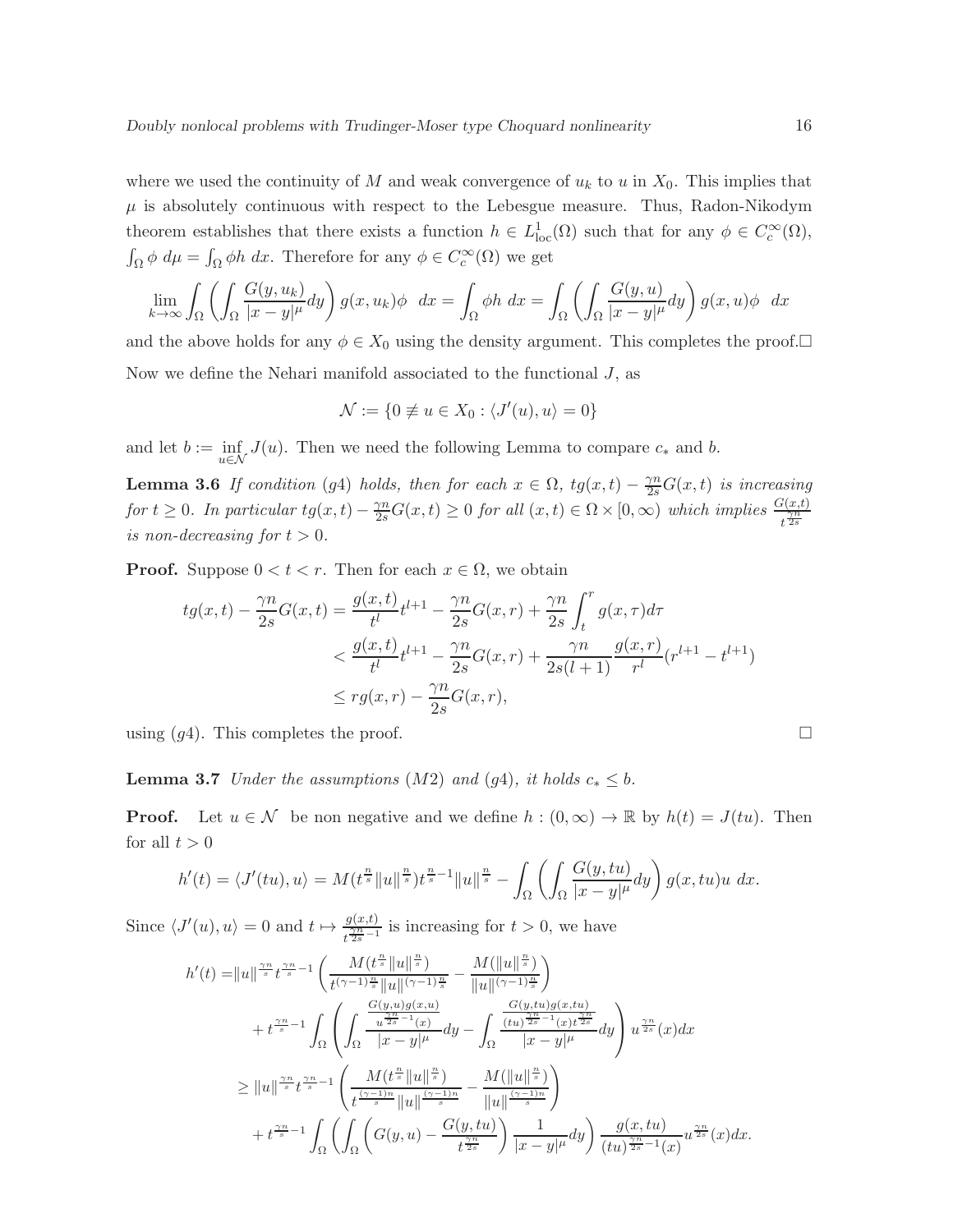when  $0 < t < 1$ . So using Lemma 3.6 and  $(M2)$  we have  $h'(1) = 0$ ,  $h'(t) \ge 0$  for  $0 < t < 1$ and  $h'(t) < 0$  for  $t > 1$ . Hence  $J(u) = \max_{t \geq 0} J(tu)$ . Now define  $f : [0, 1] \to X_0$  as  $f(t) = (t_0u)t$ , where  $t_0 > 1$  is such that  $J(t_0u) < 0$ . Then we have  $f \in \Gamma$  and therefore

$$
c_* \le \max_{t \in [0,1]} J(f(t)) \le \max_{t \ge 0} J(tu) = J(u) \le \inf_{u \in \mathcal{N}} J(u) = b.
$$

Hence the proof is complete.  $\Box$ 

**Definition 3.8** A solution  $u_0$  of  $(\mathcal{M})$  is a ground state if  $u_0$  is a weak solution of  $(\mathcal{M})$  and satisfies  $J(u_0) = \inf_{u \in \mathcal{N}} J(u)$ .

Since  $c_* \leq b$  in order to obtain a ground state solution  $u_0$  for  $(\mathcal{M})$ , it is enough to show that there exists a weak solution of  $(\mathcal{M})$  such that  $J(u_0) = c_*$ .

**Lemma 3.9** Any nontrivial solution of problem  $(M)$  is nonnegative.

**Proof.** Let  $u \in X_0 \setminus \{0\}$  be a critical point of functional J. Clearly  $u^- = \max\{-u, 0\} \in X_0$ . Then  $\langle J'(u), u^{-} \rangle = 0$ , i.e.

$$
M(||u||^{\frac{n}{s}}) \int_{\mathbb{R}^{2n}} \frac{|u(x) - u(y)|^{\frac{n}{s} - 2} (u(x) - u(y))(u^-(x) - u^-(y))}{|x - y|^{2n}} dx dy
$$
  
= 
$$
\int_{\Omega} \left( \int_{\Omega} \frac{G(y, u)}{|x - y|^{\mu}} dy \right) g(x, u) u^-(x) dx.
$$

For a.e.  $x, y \in \mathbb{R}^n$ , using  $|u^-(x) - u^-(y)| \leq |u(x) - u(y)|$ , we have

$$
|u(x) - u(y)|^{\frac{n}{s} - 2} (u(x) - u(y))(u^-(x) - u^-(y))
$$
  
=  $-|u(x) - u(y)|^{\frac{n}{s} - 2} (u^+(x)u^-(y) + u^-(x)u^+(y) + |u^-(x) - u^-(y)|^2)$   
 $\leq -|u^-(x) - u^-(y)|^{\frac{n}{s}}$ 

and  $g(x, u)u^{-} = 0$  a.e.  $x \in \Omega$  by assumption. Hence,

$$
0 \le -M(\|u\|^{\frac{n}{s}})\|u^{-}\|^{\frac{n}{s}} \le 0.
$$

So,  $u^- \equiv 0$  since  $||u|| > 0$  and  $(M3)$  holds. Hence  $u \ge 0$  a.e. in  $\Omega$ .

Proof of Theorem 2.6: Since J satisfies the Mountain Pass geometry (refer Lemma 3.1), by Mountain Pass Lemma we know that there exists a Palais Smale  $\{u_k\}$  sequence for J at c<sup>∗</sup>. Then by Lemma 3.2,  $\{u_k\}$  must be bounded in  $X_0$  so that, up to a subsequence,  $u_k \rightharpoonup u_0$ weakly in  $X_0$ , strongly in  $L^q(\Omega)$  for  $q \in [1,\infty)$ , pointwise a.e. in  $\Omega$ , for some  $u_0 \in X_0$  and  $||u_k|| \to \rho_0 \geq 0$  as  $k \to \infty$ .

## Claim 1:  $u_0 \not\equiv 0$  in  $\Omega$ .

**Proof.** We argue by contradiction. Suppose that  $u_0 \equiv 0$ . Then using Lemma 3.4, we obtain

$$
\int_{\Omega} \left( \int_{\Omega} \frac{G(y, u_k)}{|x - y|^{\mu}} dy \right) G(x, u_k) dx \to 0 \text{ as } k \to \infty.
$$
 (3.23)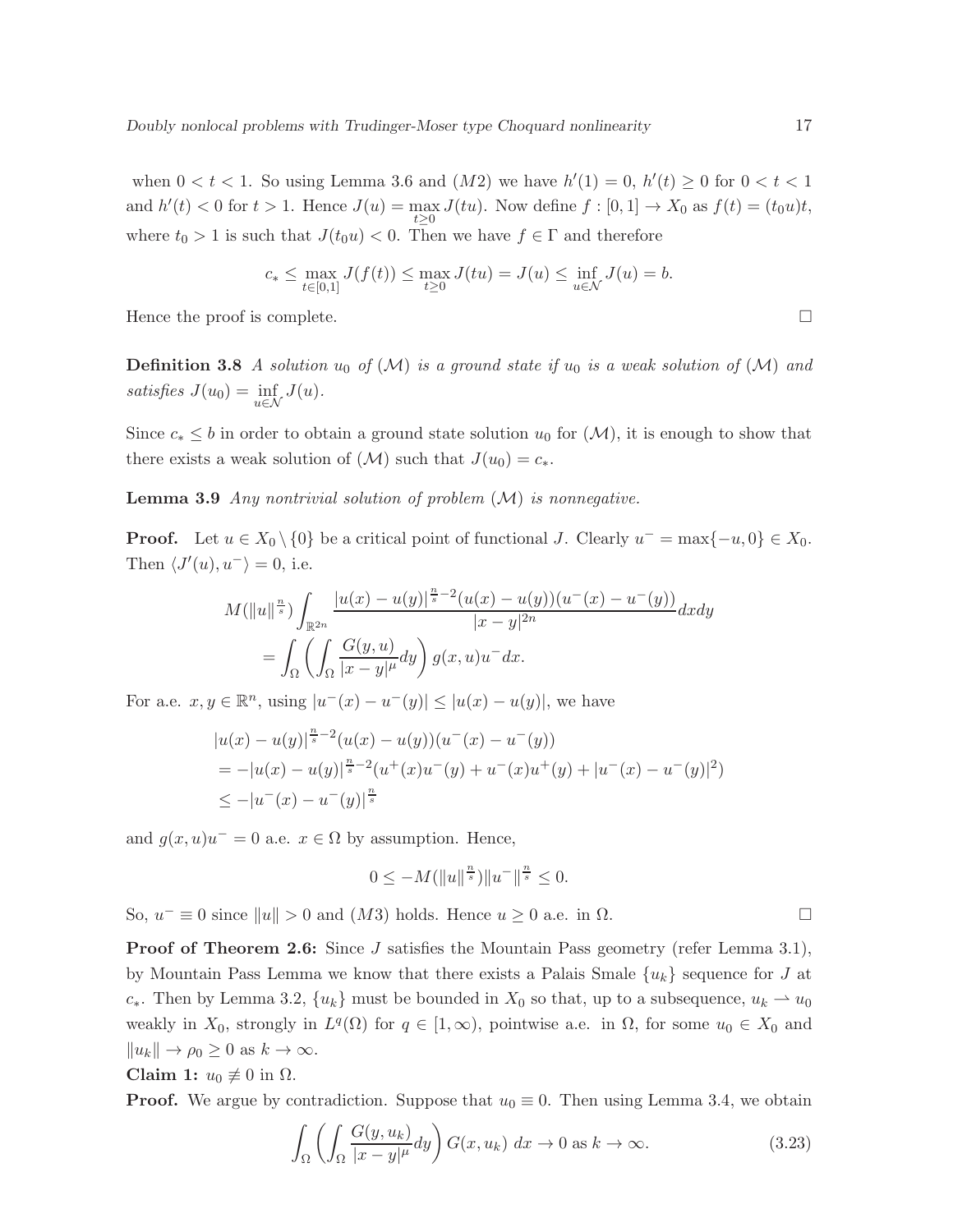This together with  $\lim_{k \to \infty} J(u_k) = c_*$  gives that

$$
\lim_{k \to \infty} \frac{s}{n} \hat{M}(\|u_k\|^{\frac{n}{s}}) = c_* < \frac{s}{n} \hat{M}\left(\left(\frac{2n-\mu}{2n}\alpha_{n,s}\right)^{\frac{n-s}{s}}\right).
$$

Thus  $\hat{M}$  being increasing function gives that there exists a  $k_0 \in \mathbb{N}$  such that  $||u_k||^{\frac{n}{s}} \leq$  $\int 2n-\mu$  $\left(\frac{n-\mu}{2n}\alpha_{n,s}\right)^{\frac{n-s}{s}}$  for all  $k \geq k_0$ . We fix  $k \geq k_0$  and choose  $p > 1$  close to 1 and  $\epsilon > 0$  small enough such that

$$
\frac{2np(1+\epsilon)}{2n-\mu}||u_k||^{\frac{n}{n-s}} < \alpha_{n,s}.
$$

Using the growth assumptions on  $g$  and Theorem 1.2 we have

$$
||g(\cdot, u_k)u_k||_{L^{\frac{2n-\mu}{2n-\mu}}(\Omega)}^{\frac{2n-\mu}{2n}} \leq C(\epsilon) \left( \int_{\Omega} |u_k|^{\frac{2n\alpha}{2n-\mu}} dx + \int_{\Omega} |u_k|^{\frac{2n\alpha}{2n-\mu}} \exp\left(\frac{2n(1+\epsilon)}{2n-\mu}|u_k|^{\frac{n}{n-s}}\right) dx \right)
$$
  

$$
\leq C(\epsilon) \left( \int_{\Omega} |u_k|^{\frac{2n\alpha}{2n-\mu}} dx + \left( \int_{\Omega} |u_k|^{\frac{2n\alpha}{2n-\mu}} dx \right)^{\frac{1}{p'}} \right)
$$
  

$$
\left( \int_{\Omega} \exp\left(\frac{2np(1+\epsilon)}{2n-\mu} ||u_k||^{\frac{n}{n-s}} \left(\frac{|u_k|}{||u_k||}\right)^{\frac{n}{n-s}}\right) dx \right)^{\frac{1}{p}} \right)
$$

where  $1 < \alpha < l + 1$  and  $1 < r$ . Thus,

$$
||g(\cdot, u_k)u_k||_{L^{\frac{2n}{2n-\mu}}(\Omega)} \leq C(\epsilon) \left( ||u_k||_{L^{\frac{2n-\mu}{2n\alpha}}(\Omega)}^{\frac{2n-\mu}{2n\alpha}} + ||u_k||_{L^{\frac{2nr\nu}{2n-\mu}}(\Omega)}^{\frac{2n-\mu}{2n\alpha}} \right) \to 0 \text{ as } k \to \infty,
$$
 (3.24)

where p' denotes the Hölder conjugate of p and  $C(\epsilon) > 0$  is a constant depending on  $\epsilon$  which may change value at each step. From the semigroup property of the Riesz potential and Hardy-Littlewood-Sobolev inequality we get that

$$
\left| \int_{\Omega} \left( \int_{\Omega} \frac{G(y, u_k)}{|x - y|^{\mu}} dy \right) g(x, u_k) u_k dx \right|
$$
  
\n
$$
\leq \left( \int_{\Omega} \left( \int_{\Omega} \frac{G(y, u_k)}{|x - y|^{\mu}} dy \right) G(x, u_k) dx \right)^{\frac{1}{2}} \left( \int_{\Omega} \left( \int_{\Omega} \frac{g(y, u_k) u_k}{|x - y|^{\mu}} dy \right) g(x, u_k) u_k dx \right)^{\frac{1}{2}}
$$
  
\n
$$
\leq \left( \int_{\Omega} \left( \int_{\Omega} \frac{G(y, u_k)}{|x - y|^{\mu}} dy \right) G(x, u_k) dx \right)^{\frac{1}{2}} C_{n, \mu} ||g(\cdot, u_k) u_k||_{L^{\frac{2n}{2n - \mu}}(\Omega)} \to 0
$$

as  $k \to \infty$  using (3.23) and (3.24). This together with  $\langle J'(u_k), u_k \rangle = 0$  implies that  $M(\|u_k\|^{\frac{n}{s}})\|u_k\|^{\frac{n}{s}} \to 0$ . From  $(M3)$ , we deduce that  $\|u_k\| \to 0$ . Furthermore, we obtain  $\lim_{k\to\infty} J(u_k) = 0 = c_*$ , which is a contradiction to the fact that  $c_* > 0$ . Hence, we must have  $u_0 \not\equiv 0$ .

Claim 2:  $M(\|u_0\|^{\frac{n}{s}})\|u_0\|^{\frac{n}{s}} \geq 1$ Ω  $\left( \right)$ Ω  $G(y,u_0)$  $\overline{G(y,u_0)\over |x-y|^{\mu}}dy\bigg)\,g(x,u_0)u_0dx.$ **Proof.** Suppose by contradiction that  $M(||u_0||^{\frac{n}{s}})||u_0||^{\frac{n}{s}} < \int_{\Omega} \left( \int_{\Omega}$  $\frac{G(y,u_0)}{|x-y|^{\mu}}dy\Big) g(x,u_0)u_0 dx.$ That is,  $\langle J'(u_0), u_0 \rangle < 0$ .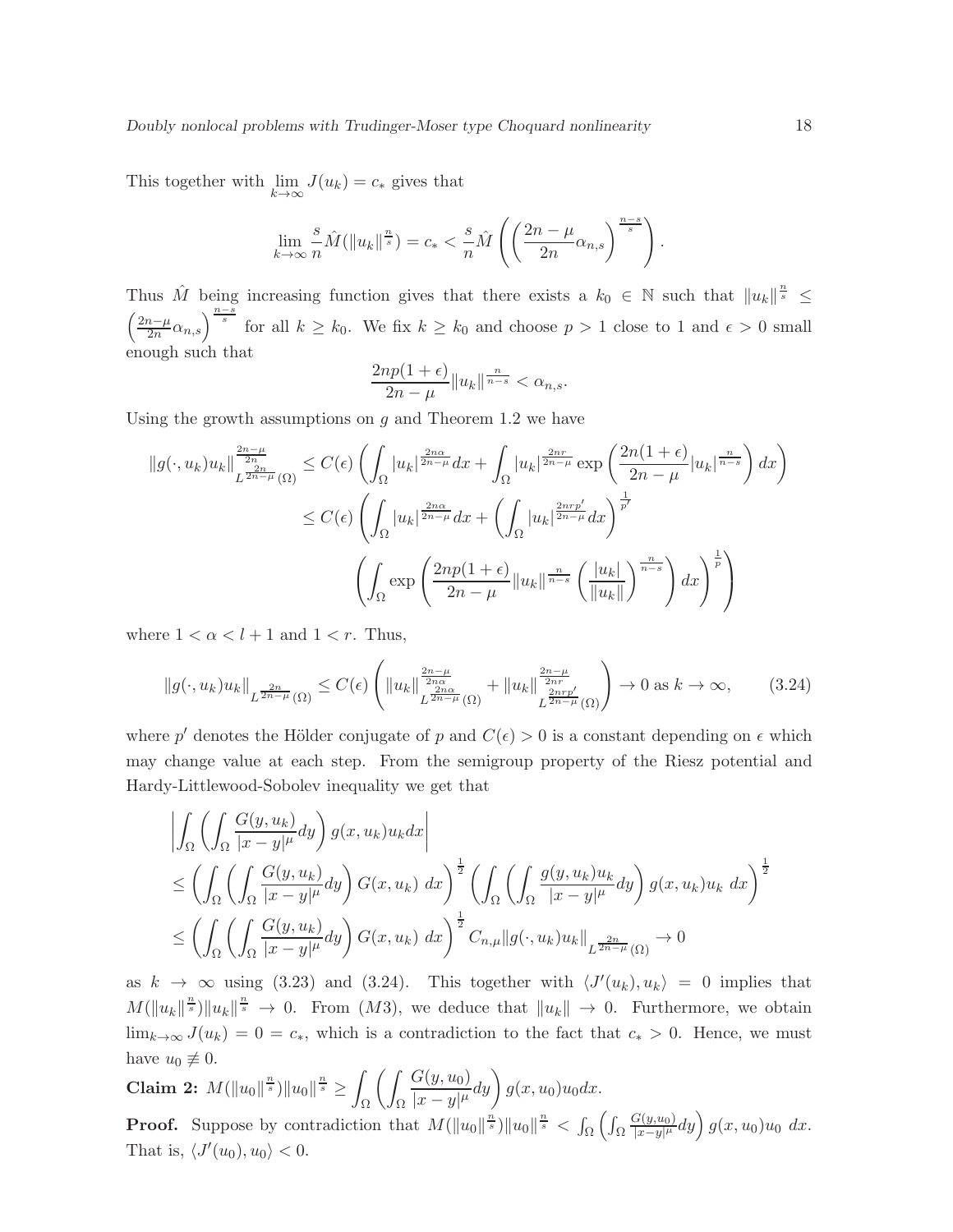It is easy to see, using  $(M2)$ , that  $M(t)t \geq M(1)t^{\gamma}$  when  $t \in [0,1]$ . So for  $0 < t < \frac{1}{\|u_0\|}$ , using Lemma 3.6 and Hardy-Littlewood-Sobolev inequality we have that

$$
\langle J'(tu_0), u_0 \rangle \ge M(t^{\frac{n}{s}} \|u_0\|^{\frac{n}{s}}) t^{\frac{n}{s}-1} \|u_0\|^{\frac{n}{s}} - \frac{2s}{\gamma n} \int_{\Omega} \left( \int_{\Omega} \frac{g(y, tu_0)tu_0(y)}{|x-y|^{\mu}} dy \right) g(x, tu_0)u_0(x) dx
$$
  

$$
\ge M(1) t^{\frac{\gamma n}{s}-1} \|u_0\|^{\frac{\gamma n}{s}} - \frac{C}{t} \left( \int_{\Omega} |g(x, tu_0)tu_0|^{\frac{2n}{2n-\mu}} dx \right)^{\frac{2n-\mu}{n}}.
$$

But from the growth assumptions on g we already know that for  $\epsilon > 0$ ,  $\alpha > \frac{\gamma n}{2s}$  and  $r > \frac{\gamma n}{2s}$ ,

$$
\left(\int_{\Omega} |g(x, tu_0) du_0|^{\frac{2n}{2n-\mu}} dx\right)^{\frac{2n-\mu}{n}}\n\leq C(\epsilon) \left(\int_{\Omega} |tu_0|^{\frac{2n\alpha}{2n-\mu}} + ||tu_0||^{\frac{2n\alpha}{2n-\mu}} \left(\int_{\Omega} \exp\left(\frac{4n(1+\epsilon) ||tu_0||^{\frac{n}{n-\delta}}}{2n-\mu} \left(\frac{|tu_0|}{||tu_0||}\right)^{\frac{n}{n-\delta}}\right)\right)^{\frac{1}{2}}\right)^{\frac{2n-\mu}{n}}\n\leq C(\epsilon) \left(||tu_0||^{2\alpha} + ||tu_0||^{2r}\right)
$$

by choosing  $t < \left( \frac{(2n-\mu)\alpha_{n,s}}{n} \right)$  $4n(1+\epsilon) \|u_0\|^{\frac{n}{n-s}}$  $\sqrt{\frac{n-s}{n}}$ and using Trudinger-Moser inequality. Therefore for  $t > 0$  small enough as above, we obtain

$$
\langle J'(tu_0), u_0 \rangle \ge M(1) t^{\frac{\gamma n}{s} - 1} \|u_0\|^{\frac{\gamma n}{s}} - C(\epsilon) \left( t^{2\alpha - 1} \|u_0\|^{2\alpha} + t^{2r - 1} \|u_0\|^{2r} \right)
$$

which suggests that  $\langle J'(tu_0), u_0 \rangle > 0$  when t is sufficiently small. Thus there exists a  $\sigma \in (0, 1)$ such that  $\langle J'(\sigma u_0), u_0 \rangle = 0$  that is,  $\sigma u_0 \in \mathcal{N}$ . Thus from Lemmas 3.6, 3.7 and Remark 2.1, it follows that

$$
c_* \leq b \leq J(\sigma u_0) = J(\sigma u_0) - \frac{s}{n\gamma} \langle J'(\sigma u_0), \sigma u_0 \rangle
$$
  
=  $\frac{s}{n} \hat{M}(\|\sigma u_0\|^{\frac{n}{s}}) - \frac{sM(\|\sigma u_0\|^{\frac{n}{s}})\|\sigma u_0\|^{\frac{n}{s}}}{n\gamma} + \frac{s}{n\gamma} \int_{\Omega} \left( \int_{\Omega} \frac{G(y, \sigma u_0)}{|x - y|^{\mu}} dy \right) (g(x, \sigma u_0)\sigma u_0 - \frac{n\gamma}{2s}G(x, \sigma u_0))$   
 $< \frac{s}{n} \hat{M}(\|u_0\|^{\frac{n}{s}}) - \frac{s}{n\gamma} M(\|u_0\|^{\frac{n}{s}})\|u_0\|^{\frac{n}{s}} + \frac{s}{n\gamma} \int_{\Omega} \left( \int_{\Omega} \frac{G(y, u_0)}{|x - y|^{\mu}} dy \right) (g(x, u_0)u_0 - \frac{n\gamma}{2s}G(x, u_0)) dx.$ 

Also by lower semicontinuity of norm and Fatou's Lemma, we obtain

$$
c_* \le b < \liminf_{k \to \infty} \left( \frac{s}{n} \hat{M}(\|u_k\|^{\frac{n}{s}}) - \frac{s}{n\gamma} M(\|u_k\|^{\frac{n}{s}}) \|u_k\|^{\frac{n}{s}} \right)
$$
  
+ 
$$
\liminf_{k \to \infty} \frac{s}{n\gamma} \int_{\Omega} \left( \int_{\Omega} \frac{G(y, u_k)}{|x - y|^{\mu}} dy \right) \left[ g(x, u_k) u_k - \frac{n\gamma}{2s} G(x, u_k) \right] dx
$$
  

$$
\le \lim_{k \to \infty} \left[ J(u_k) - \frac{s}{n\gamma} \langle J'(u_k), u_k \rangle \right] = c_*,
$$

which is a contradiction. Hence Claim 2 is proved.

**Claim 3:** 
$$
J(u_0) = c_*
$$
.  
**Proof.** Using  $\int_{\Omega} \left( \int_{\Omega} \frac{G(y, u_k)}{|x - y|^{\mu}} dy \right) G(x, u_k) dx \to \int_{\Omega} \left( \int_{\Omega} \frac{G(y, u_0)}{|x - y|^{\mu}} dy \right) G(x, u_0) dx$  and lower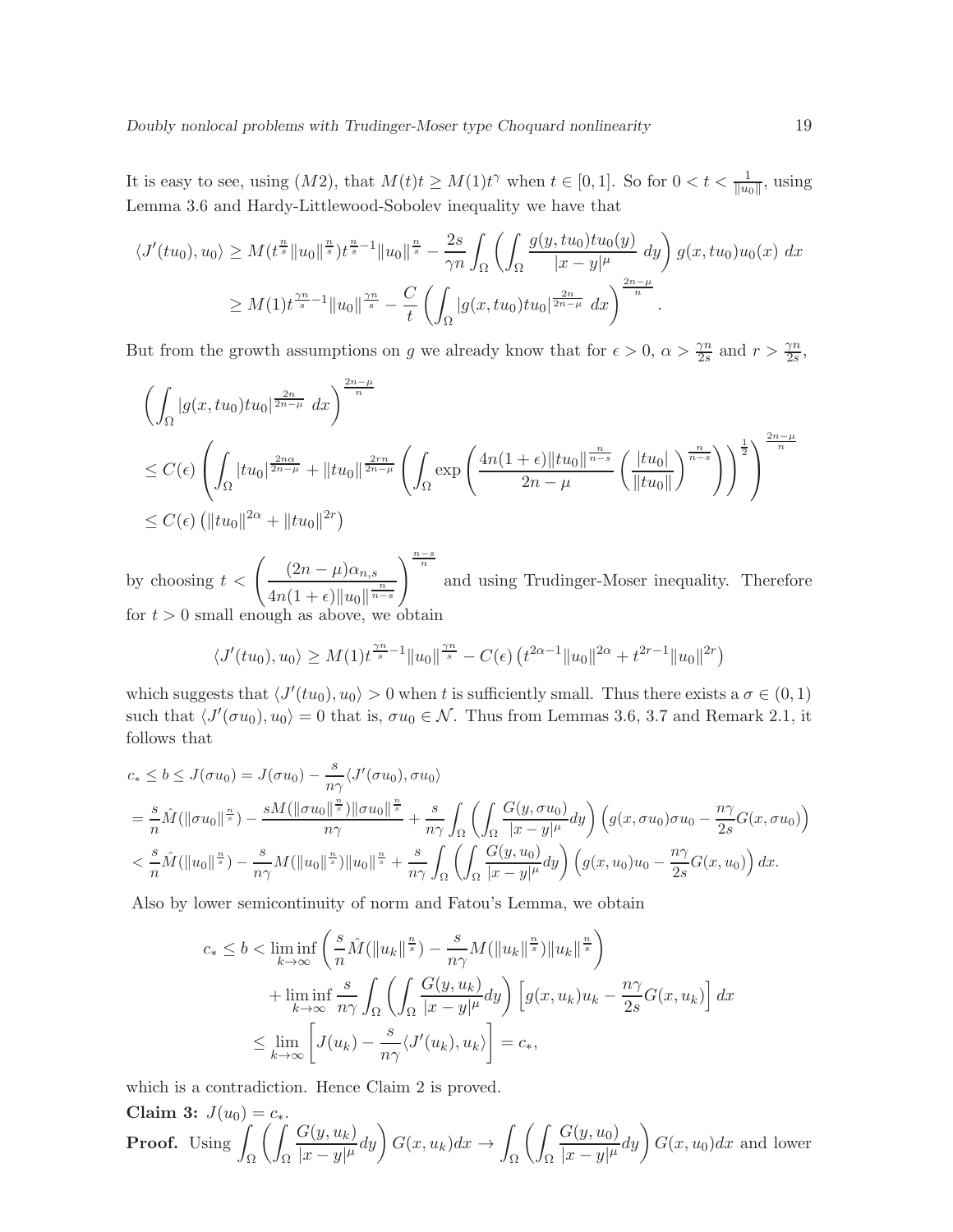semicontinuity of norm we have  $J(u_0) \leq c_*$ . Now we are going to show that the case  $J(u_0) < c_*$ can not occur. Indeed, if  $J(u_0) < c_*$  then  $||u_0||^{\frac{n}{s}} < \rho_0^{\frac{n}{s}}$ . Moreover,

$$
\frac{s}{n}\hat{M}(\rho_0^{\frac{n}{s}}) = \lim_{k \to \infty} \frac{s}{n}\hat{M}(\|u_k\|^{\frac{n}{s}}) = c_* + \frac{1}{2} \int_{\Omega} \left( \int_{\Omega} \frac{G(y, u_0)}{|x - y|^{\mu}} dy \right) G(x, u_0) dx, \tag{3.25}
$$

This gives that

$$
\rho_0^{\frac{n}{s}} = \hat{M}^{-1}\left(\frac{n}{s}c_* + \frac{n}{2s}\int_{\Omega}\left(\int_{\Omega}\frac{G(y,u_0)}{|x-y|^{\mu}}dy\right)G(x,u_0)dx\right).
$$

Next defining  $v_k = \frac{u_k}{\|u_k\|}$  $\frac{u_k}{\|u_k\|}$  and  $v_0 = \frac{u_0}{\rho_0}$  $\frac{u_0}{\rho_0}$ , we have  $v_k \rightharpoonup v_0$  in  $X_0$  and  $||v_0|| < 1$ . Thus by Lemma 2.5,

$$
\sup_{k \in \mathbb{N}} \int_{\Omega} \exp(p|v_k|^{\frac{n}{n-s}}) \, dx < \infty \quad \text{for all } 1 < p < \frac{\alpha_{n,s}}{\left(1 - \|v_0\|^{\frac{n}{s}}\right)^{\frac{s}{n-s}}}.\tag{3.26}
$$

On the other hand, by Claim 2, (2.1) and Lemma 3.6, we have

$$
J(u_0) \geq \frac{s}{n} \hat{M}(\|u_0\|^{\frac{n}{s}}) - \frac{s}{n\gamma} M(\|u_0\|^{\frac{n}{s}}) \|u_0\|^{\frac{n}{s}} + \frac{s}{n\gamma} \int_{\Omega} \left( \int_{\Omega} \frac{G(y, u_0)}{|x - y|^{\mu}} dy \right) \left( g(x, u_0) u_0 - \frac{n\gamma}{2s} G(x, u_0) \right) dx \geq 0.
$$

Using this together with Lemma 3.3 and the equality,  $\frac{n}{s}(c_* - J(u_0)) = \hat{M} \left( \rho_0^{\frac{n}{s}} \right) - \hat{M} \left( ||u_0||^{\frac{n}{s}} \right)$ we obtain

$$
\hat{M}\left(\rho_0^{\frac{n}{s}}\right) \leq \frac{n}{s}c_* + \hat{M}(\|u_0\|^{\frac{n}{s}}) < \hat{M}\left(\left(\frac{2n-\mu}{2n}\alpha_{n,s}\right)^{\frac{n-s}{s}}\right) + \hat{M}(\|u_0\|^{\frac{n}{s}})
$$

and therefore by  $(M1)$ 

$$
\rho_0^{\frac{n}{s}} < \hat{M}^{-1} \left( \hat{M} \left( \left( \frac{2n - \mu}{2n} \alpha_{n,s} \right)^{\frac{n-s}{s}} \right) + \hat{M} (\|u_0\|^{\frac{n}{s}}) \right) \le \left( \frac{2n - \mu}{2n} \alpha_{n,s} \right)^{\frac{n-s}{s}} + \|u_0\|^{\frac{n}{s}}. (3.27)
$$

Since  $\rho_0^{\frac{n}{s}}(1 - \|v_0\|^{\frac{n}{s}}) = \rho_0^{\frac{n}{s}} - \|u_0\|^{\frac{n}{s}}$ , from (3.27) it follows that

$$
\rho_0^{\frac{n}{s}}<\frac{\left(\frac{2n-\mu}{2n}\alpha_{n,s}\right)^{\frac{n-s}{s}}}{1-\left\Vert v_0\right\Vert^{\frac{n}{s}}}.
$$

Thus, there exists  $\beta > 0$  such that  $||u_k||^{\frac{n}{n-s}} < \beta < \frac{\alpha_{n,s}(2n-\mu)}{2n(1-||v_0||^{\frac{n}{s}})^{\frac{s}{n-s}}}$  for k large. We can choose  $q > 1$  close to 1 such that  $q||u_k||^{\frac{n}{n-s}} \leq \beta < \frac{(2n-\mu)\alpha_{n,s}}{2n(1-||v_0||^{\frac{n}{s}})^{\frac{s}{n-s}}}$  and using  $(3.26)$ , we conclude that for  $k$  large

$$
\int_{\Omega} \exp\left(\frac{2nq|u_k|^{n/n-s}}{2n-\mu}\right)dx \le \int_{\Omega} \exp\left(\frac{2n\beta|v_k|^{n/n-s}}{2n-\mu}\right)dx \le C.
$$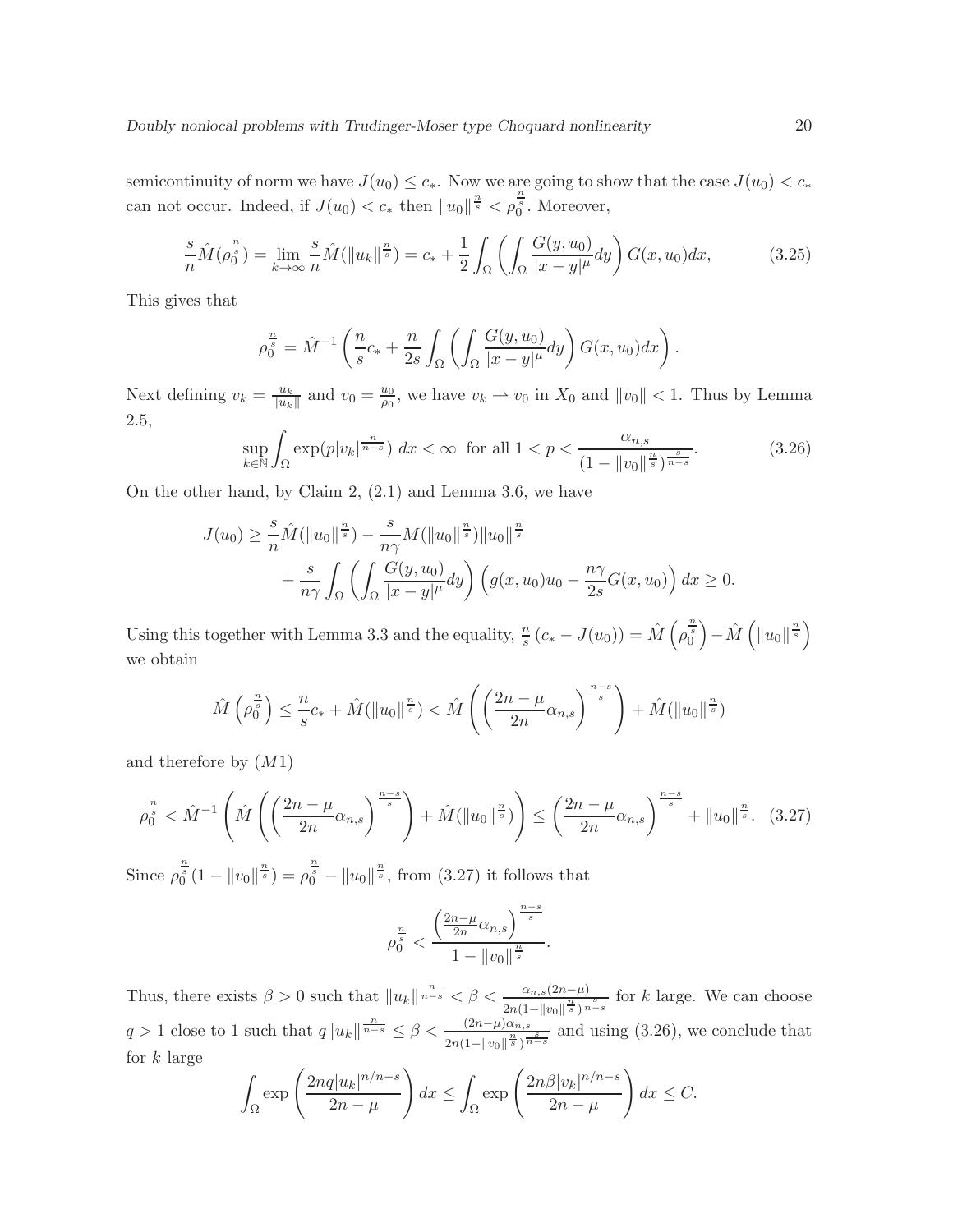Let us recall  $(2.3)$  and  $(3.24)$  to get that

$$
\left| \int_{\Omega} \left( \int_{\Omega} \frac{G(y, u_k)}{|x - y|^{\mu}} dy \right) g(x, u_k) u_k dx \right| \leq C \left( \|u_k\|_{L^{\frac{2n - \mu}{2n\alpha}}(\Omega)}^{\frac{2n - \mu}{2n\alpha}} + \|u_k\|_{L^{\frac{2n\eta q'}{2n - \mu}}(\Omega)}^{\frac{2n - \mu}{2n\alpha}} \right)
$$

$$
\to C \left( \|u_0\|_{L^{\frac{2n - \mu}{2n\alpha}}(\Omega)}^{\frac{2n - \mu}{2n\alpha}} + \|u_0\|_{L^{\frac{2n\eta q'}{2n - \mu}}(\Omega)}^{\frac{2n - \mu}{2n\alpha}} \right)
$$

as  $k \to \infty$ . Then the pointwise convergence of  $\left(\right)$ Ω  $G(y, u_k)$  $\frac{G(y, u_k)}{|x - y|^{\mu}} dy \bigg) g(x, u_k) u_k$  to  $\left( \right)$  $G(y, u_0)$  $\frac{G(y, u_0)}{|x - y|^{\mu}} dy$   $g(x, u_0)u_0$  as  $k \to \infty$  asserts that

$$
|x - y|^{\mu} \int_{\Omega} \left( \int_{\Omega} \frac{G(y, u_k)}{|x - y|^{\mu}} dy \right) g(x, u_k) u_k dx = \int_{\Omega} \left( \int_{\Omega} \frac{G(y, u_0)}{|x - y|^{\mu}} dy \right) g(x, u_0) u_0 dx
$$

while using the Lebesgue dominated convergence theorem. Now Lemma 3.5, we get

$$
\int_{\Omega} \left( \int_{\Omega} \frac{G(y, u_k)}{|x - y|^{\mu}} dy \right) g(x, u_k)(u_k - u_0) dx \to 0 \text{ as } k \to \infty.
$$

Since  $\langle J'(u_k), u_k - u_0 \rangle \to 0$ , it follows that

Ω

$$
M(\|u_k\|^{\frac{n}{s}})\int_{\mathbb{R}^{2n}}\frac{|u_k(x)-u_k(y)|^{\frac{n}{s}-2}(u_k(x)-u_k(y))((u_k-u_0)(x)-(u_k-u_0)(y))}{|x-y|^{2n}}dxdy\to 0. \quad (3.28)
$$

We define  $U_k(x, y) = u_k(x) - u_k(y)$  and  $U_0(x, y) = u_0(x) - u_0(y)$  then using  $u_k \to u_0$  weakly in  $X_0$  and boundedness of  $M(\|u_k\|^{\frac{n}{s}})$ , we have

$$
M(\|u_k\|^{\frac{n}{s}})\int_{\mathbb{R}^{2n}}\frac{|U_0(x,y)|^{\frac{n}{s}-2}U_0(x,y)(U_k(x,y)-U_0(x,y))}{|x-y|^{2n}}dxdy \to 0 \text{ as } k \to \infty.
$$
 (3.29)

Subtracting  $(3.29)$  from  $(3.28)$ , we get

$$
M(\|u_k\|^{\frac{n}{s}})\int_{\mathbb{R}^{2n}}\frac{(|U_k(x,y)|^{\frac{n}{s}-2}U_k(x,y)-|U_0(x,y)|^{\frac{n}{s}-2}U_0(x,y))(U_k(x,y)-U_0(x,y))}{|x-y|^{2n}}dxdy\to 0
$$

as  $k \to \infty$ . Now using this and the following inequality

$$
|a-b|^p \le 2^{p-2} (|a|^{p-2}a - |b|^{p-2}b)(a - b) \text{ for all } a, b \in \mathbb{R} \text{ and } p \ge 2,
$$
 (3.30)

with  $a = u_k(x) - u_k(y)$  and  $b = u_0(x) - u_0(y)$ , we obtain

$$
M(\rho_0^{\frac{n}{s}})\int_{\mathbb{R}^{2n}}\frac{|U_k(x)-U_0(x)|^{\frac{n}{s}}}{|x-y|^{2n}}dxdy\to 0 \text{ as } k\to\infty.
$$

This implies that  $u_k \to u$  strongly in  $X_0$  and hence  $J(u) = c_*$  which is a contradiction. Therefore, claim 3 holds true. Hence  $J(u) = c_* = \lim_{k \to \infty} J(u_k)$  and  $||u_k|| \to \rho_0$  gives that  $\rho_0 = ||u_0||$ . Finally we have

$$
M(\|u_0\|^{\frac{n}{s}}) \int_{\Omega} \frac{|u_0(x) - u_0(y)|^{\frac{n}{s}-2} (u_0(x) - u_0(y))(\phi(x) - \phi(y))}{|x - y|^{2n}} dx dy
$$
  
= 
$$
\int_{\Omega} \left( \int_{\Omega} \frac{G(y, u_k)}{|x - y|^{\mu}} dy \right) g(x, u_0) \phi dx,
$$

for all  $\phi \in X_0$ . Thus,  $u_0$  is a non trivial solution of  $(\mathcal{M})$ . By Lemma 3.9 we obtain that  $u_0$ is the required nonnegative solution of  $(M)$  which completes the proof.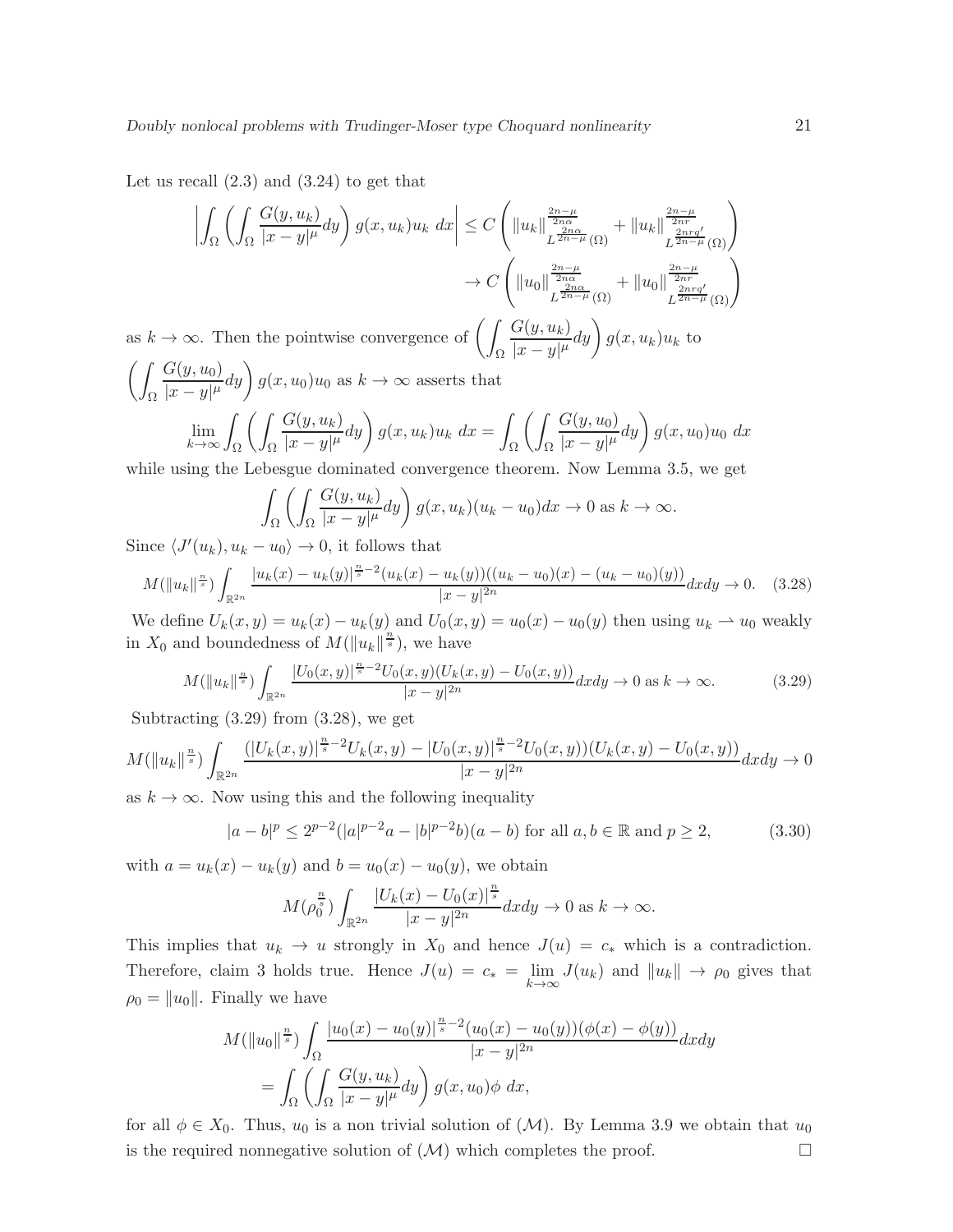Acknowledgements: This research is supported by Science and Engineering Research Board, Department of Science and Technology, Government of India, Grant number: ECR/2017/002651. The second author wants to thank Bennett University for its hospitality during her visit there.

# References

- [1] Claudianor O. Alves, Daniele Cassani, Cristina Tarsi, and Minbo Yang. Existence and concentration of ground state solutions for a critical nonlocal Schrödinger equation in  $\mathbb{R}^2$ . J. Differential Equations, 261(3):1933-1972, 2016.
- [2] Claudianor O. Alves and Minbo Yang. Existence of solutions for a nonlocal variational problem in  $\mathbb{R}^2$  with exponential critical growth. J. Convex Anal., 24(4):1197-1215, 2017.
- [3] R. Arora, J. Giacomoni, T. Mukherjee, and K. Sreenadh. n-Kirchhoff-Choquard equations with exponential nonlinearity. Nonlinear Anal., 108:113–144, 2019.
- [4] Haim Brezis. Functional analysis, Sobolev spaces and partial differential equations. Universitext. Springer, New York, 2011.
- [5] Eleonora Di Nezza, Giampiero Palatucci, and Enrico Valdinoci. Hitchhiker's guide to the fractional Sobolev spaces. *Bull. Sci. Math.*,  $136(5):521-573$ ,  $2012$ .
- [6] J. Giacomoni, Pawan Kumar Mishra, and K. Sreenadh. Fractional elliptic equations with critical exponential nonlinearity. Adv. Nonlinear Anal., 5(1):57–74, 2016.
- [7] J. Giacomoni, Pawan Kumar Mishra, and K. Sreenadh. Fractional Kirchhoff equation with critical exponential nonlinearity. Complex Var. Elliptic Equ.,  $61(9):1241-1266$ , 2016.
- [8] Sarika Goyal and K. Sreenadh. Nehari manifold for non-local elliptic operator with concave-convex nonlinearities and sign-changing weight functions. Proc. Indian Acad. Sci. Math. Sci., 125(4):545–558, 2015.
- [9] E. Parini L. Brasco, E. Lindgren. The fractional Cheeger problems. Interfaces Frr Bound., 16:419–458, 2014.
- [10] M. Squassina L. Brasco, E. Parini. Stability of variatinal eigenvalues for the fractional p-laplacian. Discrete Contin. Dyn. Syst., 36:439–455, 2016.
- [11] Fuyi Li, Chunjuan Gao, and Xiaoli Zhu. Existence and concentration of sign-changing solutions to Kirchhoff-type system with Hartree-type nonlinearity. J. Math. Anal. Appl., 448(1):60–80, 2017.
- [12] E. H. Lieb. Existence and uniqueness of the minimizing solution of Choquard nonlinear equation. Stud. APPL. Math., 57:93–105, 1976/77.